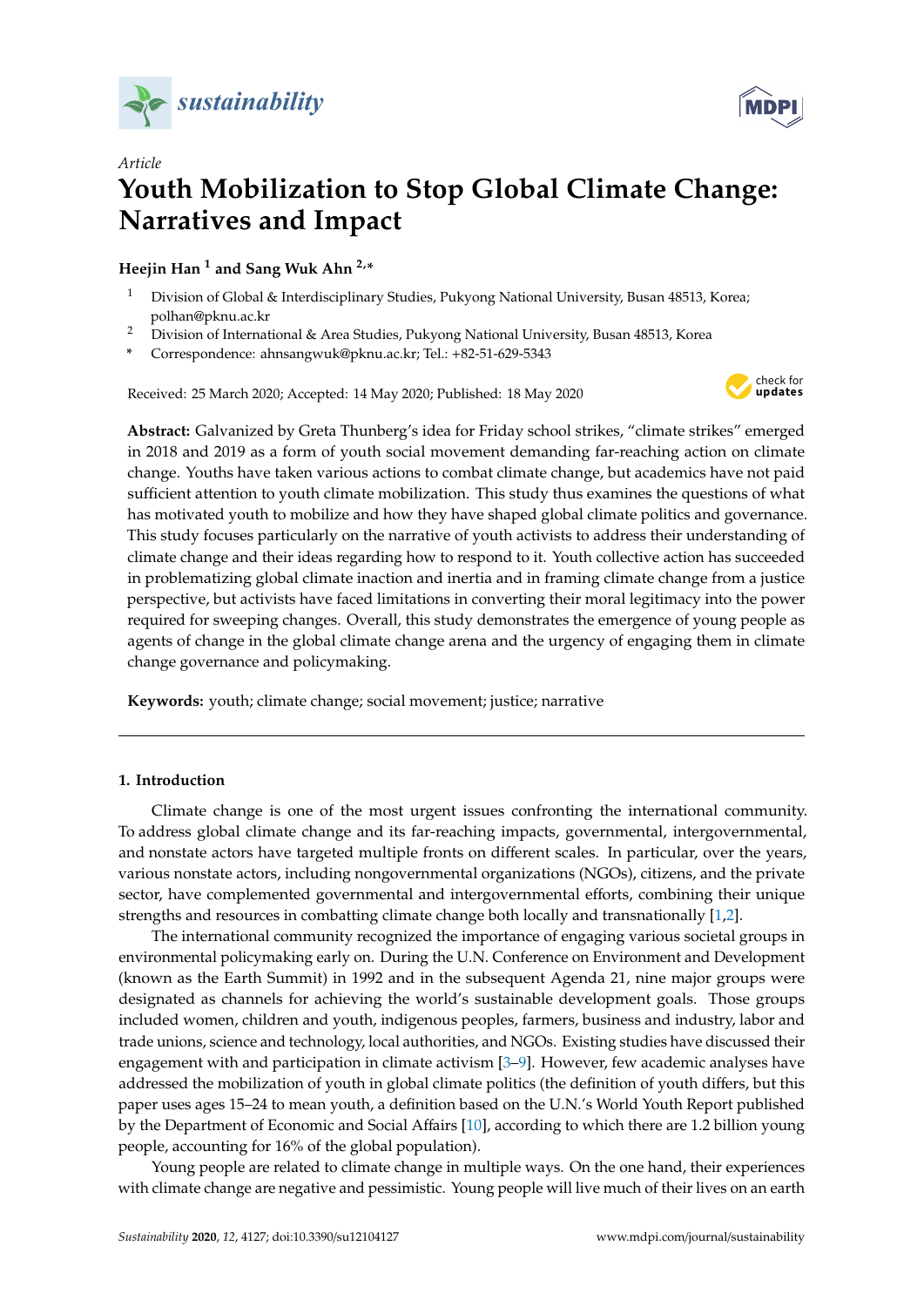whose conditions are increasingly altered by climate change. Various dimensions of their lives, including their security, well-being, and even mental health, will be negatively affected by climate change [\[11\]](#page-18-0). Recent studies have shown how climate change and extreme weather events have negatively affected the physical and mental health conditions of young people, including children [\[12–](#page-18-1)[14\]](#page-18-2). Climate change also affects the socioeconomic conditions in which youth live. For instance, in developing regions such as Africa, young people, which constitute the largest demographic group and the largest labor force in terms of the agricultural sector, are exposed to growing existential threats, as climate change has altered environmental conditions such as water availability. Moreover, a changing environment often engenders conflict between various youth groups over the use of scarce resources [\[15\]](#page-18-3).

On the other hand, on a more positive note, youth can be seen as environmental stewards for the future. For instance, teenagers have fought against climate change through various forms of activism, including lawsuits against fossil fuel companies and governments [\[16\]](#page-18-4). In a case called Juliana v. U.S., 21 teenagers from Oregon filed a constitutional lawsuit against the federal government and the fossil fuel industry in August 2015, arguing that their government had failed to address climate change, violating their rights to life, liberty, and property, and had failed to protect essential resources in the public trust [\[17\]](#page-18-5). Similar lawsuits have been litigated in developing countries, including Colombia and Pakistan [\[16\]](#page-18-4). Moreover, young people in some developing countries have spearheaded efforts to confront climate change and its adverse consequences [\[15\]](#page-18-3), prompting international institutions such as the U.N. Development Program [\[18\]](#page-18-6) to finance various youth-led environmental projects around the world.

Despite such actions, young people are still portrayed as disengaged from civil action [\[19\]](#page-18-7). One study [\[20\]](#page-18-8) argued that GenX'ers (born 1962–1981) and Millennials (born after 1982) prioritize extrinsic values such as money and fame over intrinsic values such as community and affiliation. The study found declining patterns in these generations in terms of civic orientation, e.g., political participation and interest in social problems, with the largest decline being observed in the "environmental action" category.

This depiction, however, has been shattered by the youth climate movement that swept the world in the years 2018 and 2019, which became one of the most widespread environmental social movements in history. School strikes for climate have been associated with Greta Thunberg (hereafter, Thunberg), whose Friday school boycotts grabbed international attention. This Swedish teenager used strikes to demand the adoption of more aggressive climate policies on the part of older generations, governments, and international organizations. She has since inspired other teenagers, leading millions of them to join her by taking to the streets. Although they are scattered all over the world, the movement participants have demanded drastic actions such as an immediate reduction in greenhouse gas emissions and a fossil fuel phase-out.

Youth participation in politics is not new, as they have played various roles in domestic and international politics, triggering political and socioeconomic transformations such as democratization. Young people have played significant roles in various movements, e.g., the U.S. civil rights, feminism, environmentalism, antiwar, labor, and immigrant rights movements [\[19](#page-18-7)[,21\]](#page-18-9). Examples vary, from the May 68, 1989 Tiananmen Square Protests to the Arab Spring. What is relatively new, however, is that young people have emerged as agents of change in a social movement aimed at stopping the global climate crisis at an unprecedented scale. They have adopted the language of justice to make climate change a salient issue and to reveal the failure and inaction of the existing establishment, including political leaders and fossil fuel companies. While one cannot measure the direct causal impact that these climate strikes have had on state and intergovernmental climate change policies, this worldwide youth mobilization has aroused a sense of urgency, provided an alternative discourse, and cultivated youth leadership and commitment to civic action [\[22\]](#page-18-10).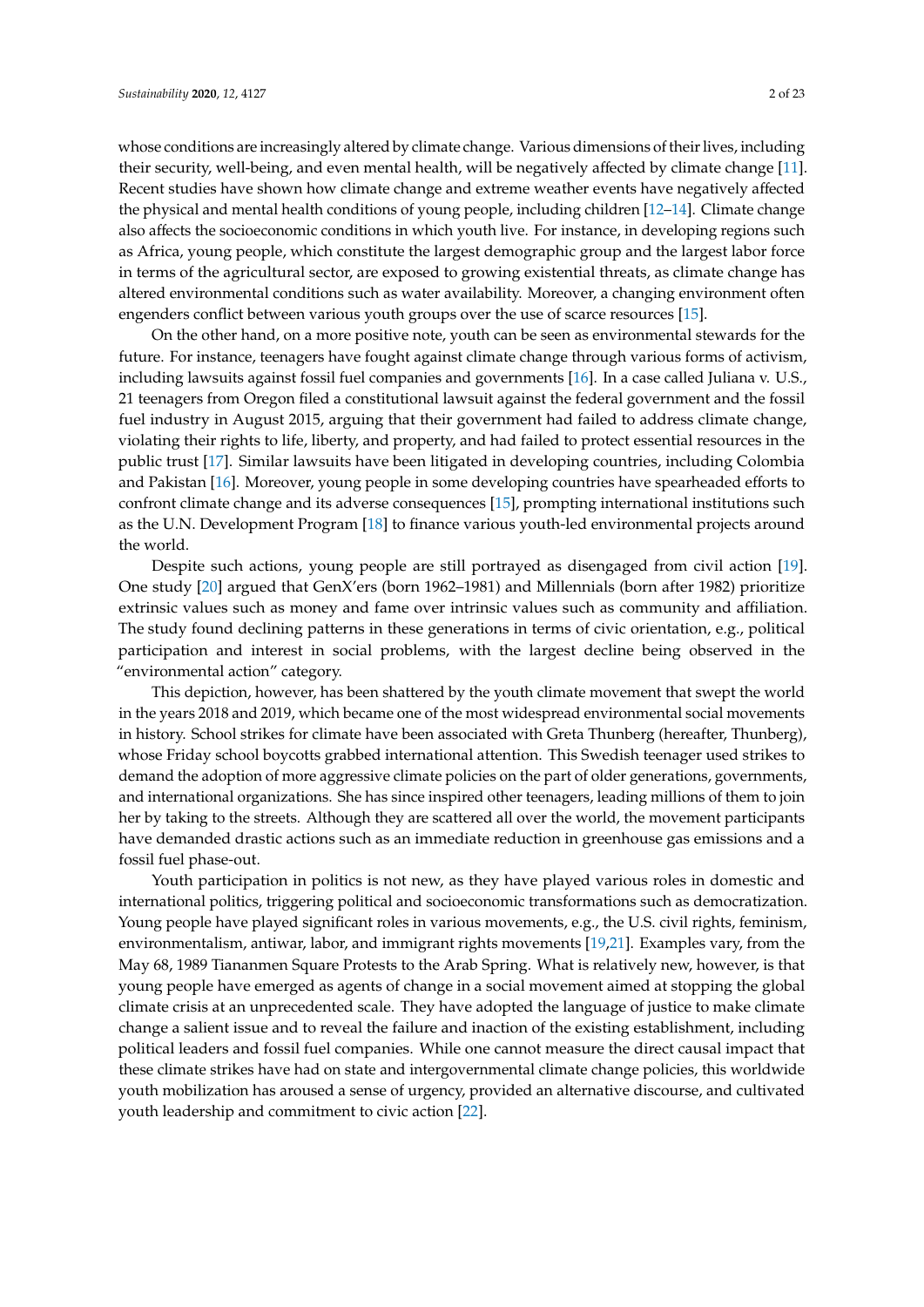#### **2. Materials and Methods**

Against this backdrop, this study examines global youth climate movements, using a narrative analysis method. Climate change is not merely a physical event that is external to the actors confronting it: it is experienced, interpreted, and socially constructed through discursive activities in social settings [\[23\]](#page-18-11). As Homo narrans, people make sense of climate change via narratives, and their perceptions vary depending on narrative communication structures [\[24,](#page-18-12)[25\]](#page-18-13). Actors not only engage in linguistic interpretation but also discuss solutions using verbal acts. Using narratives, people assign blame and stigmatize those who refuse to acknowledge the problem or fail to seek solutions. In Wittgenstein's view, people use specific words and expressions while participating in actual social situations: people learn to speak of good, bad, fair, morally disgusting, and so on, while engaging in events that give these words substance [\[26,](#page-18-14)[27\]](#page-18-15).

The literature on narratives is vast, extending to multiple disciplines such as philosophy, linguistics, sociology, and communication studies to name a few. Therefore, instead of engaging such vast literature on narratives in depth, this study has adopted a selective approach to its literature review by focusing on narrative analyses that relate to social movements and climate change. Moreover, given that the main goal of this research is not to deepen one's knowledge on narratives per se but to address youth climate movements and their activists by employing a narrative method as a tool to guide our understanding and interpretation, this study concentrates on discussing the narratives in the contexts of social movements and climate change.

Studies of social movements have benefited from the examination of narratives. Social movements are defined as networks of informal interactions between a plurality of individuals, groups, and/or organizations engaged in political or cultural conflicts, on the basis of shared collective identities [\[28\]](#page-18-16). The literature on social movements remains vast, from some emphasizing structural factors affecting the political opportunities available for activists to those highlighting identities, interests, and resource mobilization as critical aspects [\[29–](#page-18-17)[36\]](#page-19-0). Among these, studies particularly emphasizing identities pay attention to the power of language in shaping collective identities. Activists use stories to make sense of the reality surrounding them, motivate collective action by forging collective identity, recruit participants, rebound from strategic setbacks and obstacles, and affect institutional policymaking [\[37–](#page-19-1)[42\]](#page-19-2). Narratives unite participants in social movements and are utilized as tools. To be effective, climate change social movements should not just mobilize financial and human resources, utilize political opportunities, and present solid transition plans but should also adopt effective frames [\[43\]](#page-19-3). Narratives provide actors with tools to turn themselves into heroes with a powerfully mobilizing identity when they lack established organizations or coherent ideologies [\[38\]](#page-19-4). Narratives translate feelings of shame and individual responsibility into feelings of empowerment, efficacy, and entitlement.

Narratives have also gained increasing attention in studies of climate change. Studies of climate change politics and policymaking have noted the importance of discourse and narratives [\[23,](#page-18-11)[44–](#page-19-5)[50\]](#page-19-6). Multiple narratives regarding climate change compete for constituents today. Different narratives communicated shape public opinion, policy preferences, and the risk perception associated with climate change, affecting behavior such as adaptation and mitigation actions. Narratives define problems, identify their causes and present potential solutions as well as moral responsibilities. Narratives can, therefore, tell us a great deal about actors' preferences, ideas, and behavior.

For these reasons, this study examines the narratives in 2018–2019 global youth climate movements. During this period, young people largely relied on framing—in essence, narratives—as they lacked resources and political opportunities. Narratives served not only as the source of solidarity and moral legitimacy but also as a tool for delegitimizing the antagonists and for urging their action on climate change. This study analyzes the narratives of youth climate activists to obtain an understanding of how they made sense of the current state of climate change and its causes, how they saw themselves in relation to other actors and how they reacted to resolve the existing problems.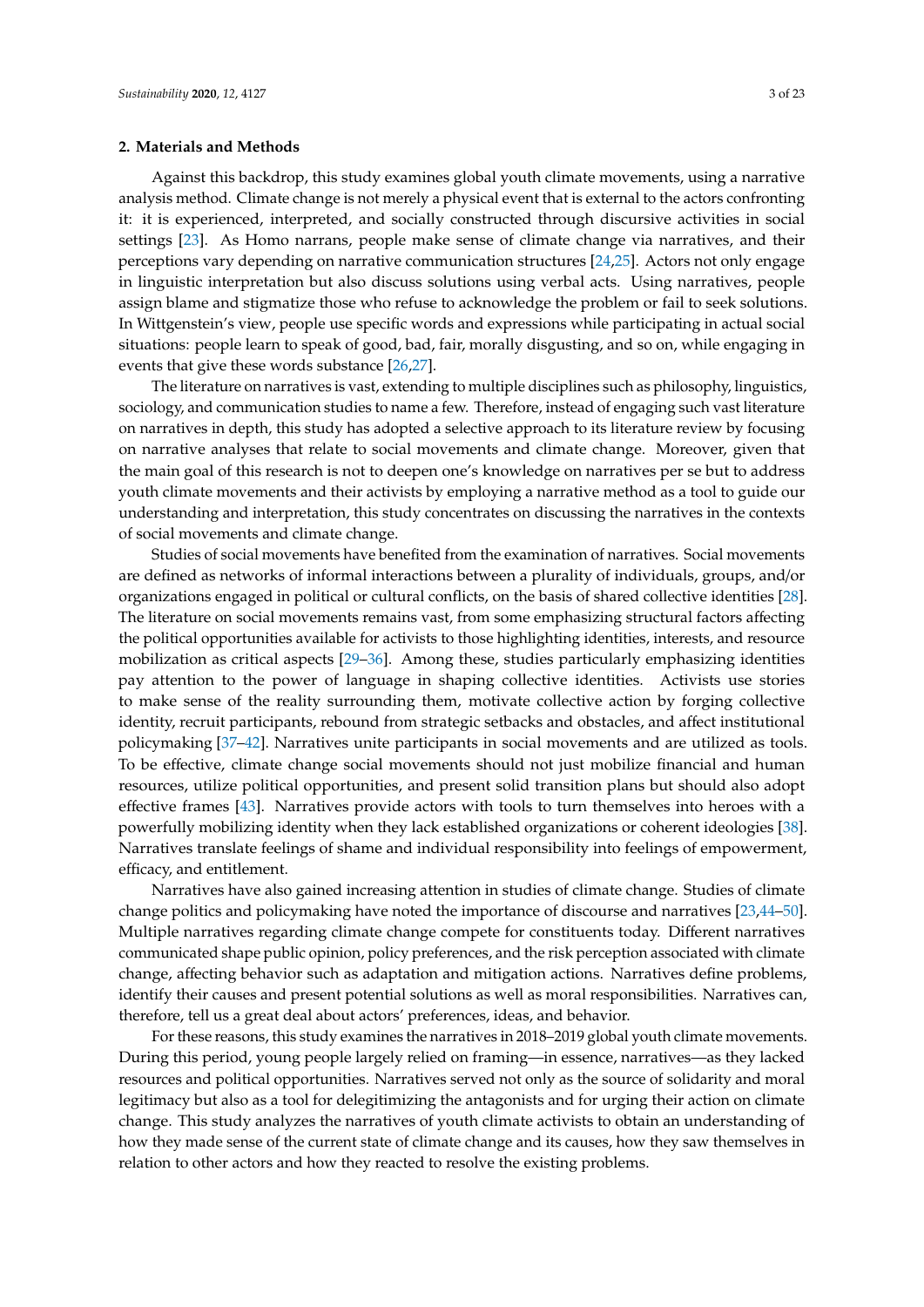For the sake of a theory-guided analysis of youth narratives, this study used the narrative policy framework (NPF) [\[51](#page-19-7)[–53\]](#page-19-8). The NPF approach adopted in political and policy studies differs *from the more linguistically oriented and postpositivist study of narratives that tend to consider all* narratives and their contents unique [\[54\]](#page-19-9). The comparative merit of the NPF is that it identifies general  $\overline{\phantom{a}}$ components of narratives for both quantitative and qualitative research and can be applied at different<br>levels of analysis (micro, meso, and macro).

According to the NPF, narratives consist of settings, characters, a plot, and a moral  $[51–53]$  $[51–53]$ . These components are identified in other studies although they are named differently. For instance, one study [\[23\]](#page-18-11) introduces such narrative elements as initial situation, complication, reactions, resolution and final situation and identifies different actors or narrative characters as heroes, villains, and victims. One can identify the equivalents of these elements in the NPF. For example, the initial situation corresponds to setting, while complication, reactions, and resolution together can be seen as a plot. The final situation can be seen as a moral in that it is the end goal that heroes aim to achieve through the resolution of the problem situation.

This study applies the NPF at the micro (individual activists) and meso (activist groups) levels and uses the framework's four constituting components as guiding tools for analysis and interpretation. Figure 1 illustrates the narrative comp[on](#page-3-0)ents in youth climate mobilization and the relationships among the components.

<span id="page-3-0"></span>

**Figure 1.** Narrative components in youth climate mobilization.

framework, this study describes the responses that the youth climate mobilization generated. The vast amount of literature in the field of social movements informs us about their outcomes and measurements [\[55](#page-19-10)[–61\]](#page-19-11). These studies examine the short- and long-term effects that social movements generate in at least three domains: political, cultural, and biographical. Changes in the political domain can be observed, for instance, in the changes in government policies, legislation, political institutions, and actions taken by political parties. The effects of social movements in the biographical domain are measured by examining the impact of mobilization on the lives of movement participants and their sympathizers. The cultural impacts of social movements can be examined by tracing the changes in cultural norms and practices and by seeing the formation of collective identity can be examined by tracing the changes in cultural norms and practices and practices and properties and properties and properties and properties and properties and properties and properties and by seeing the formation of In addition to analyzing the 2018–2019 youth climate mobilization based on such an NPF-informed and subculture.

The NPF literature also offers various hypotheses regarding the impact that narratives generate at three different levels: individual, group, and institutional. At an individual level, a higher level of narrative transportation, congruence with existing beliefs, narrator trust, and the effective portrayal of characters such as heroes and victims seem to increase the persuasiveness of narratives  $[24,25,48]$  $[24,25,48]$  $[24,25,48]$ . At a meso level, coalitions of shared narratives employ various narrative strategies to challenge their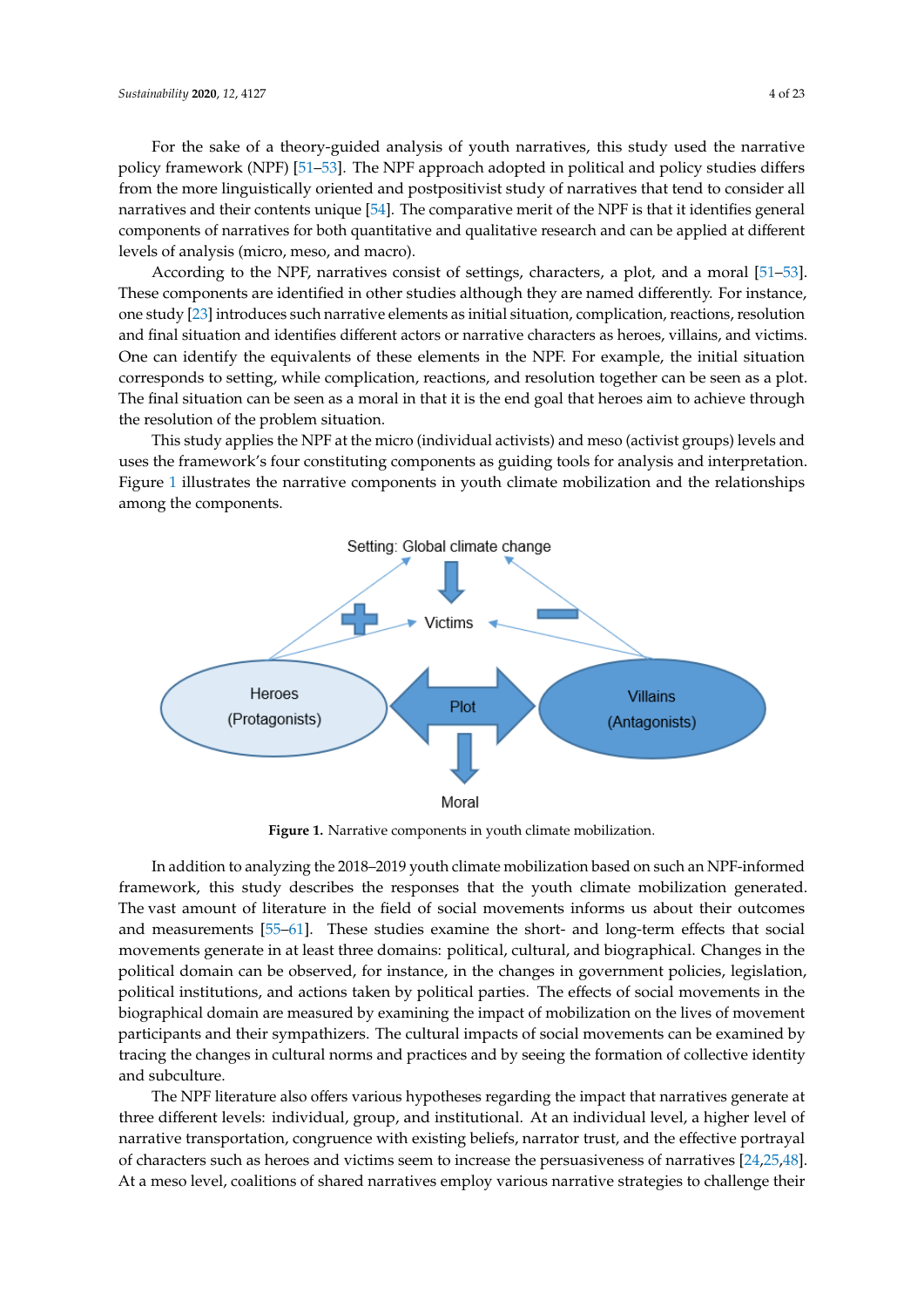competing coalitions and to shape policy preferences to achieve favorable policy outputs [\[53,](#page-19-8)[62\]](#page-20-0). Moreover, actors intend to prompt other actors' adoption of new narratives through learning or to influence public opinion (both endogenous and exogenous) to bring about the policy change they desire. At a meso level of analysis, one should identify competing narrative coalitions to examine how their interactions lead to policy change. This means that one should identify any countermobilization against the youth movement and examine their interactions to reach a comprehensive answer to the question of how effective the youth mobilization is in defeating its competing groups and shaping policy outcomes. However, given that this study does not deal with countermobilization against youth climate movements, discussing the impact at the meso level is beyond the scope of this paper.

Drawing from these two bodies of literature (social movement and NPF), one can come up with various hypotheses regarding the outcomes of the youth climate mobilization and test them. However, a comprehensive evaluation of the outcomes through hypothesis testing requires a longer time frame and more in-depth research due to the complexities intrinsic to the youth climate movements. First, the movement participants' targets for change varied as will be discussed in the main body. Reflecting the informal and spontaneous nature of social movements and the multiscale nature of the climate change problem that they tackle, some participants in this youth mobilization aimed to influence the existing global governance system while others placed direct pressure on their governments or corporate entities. Thus, to measure the impact of the youth movements, one should examine the changes that the movements brought about via different target audiences. Moreover, it could take some time for the youth mobilization to induce actual changes in political and cultural realms. Even if some dramatic policy changes took place after the youth climate mobilization, one cannot claim causality between the two, in that the former could have been caused by factors other than youth mobilization; one cannot rule out the possibility of a spurious relationship between youth mobilization and policy change. In addition, it usually takes time for changes in cultural norms to become visibly identifiable. These factors render an attempt to measure the outcomes of the youth climate movements a daunting task.

Bearing these constraints in mind, this study discusses the tentative outcomes and limitations of the 2018–2019 youth climate mobilization in a rather unsystematic and cursory manner. That is, this study gauges the impact of the youth climate movements by describing how they seem to have shaped the responses of some of the target groups, such as international institutions, state entities, and other groups in society.

As for methods, this study examined narratives of various forms such as speeches, interviews, declarations, and online communications. We collected the narratives of individuals (mostly Thunberg's, given her iconic role) and on websites such as https://[globalclimatestrike.net,](https://globalclimatestrike.net) where activists exchange information with each other and with an external audience. This study also examined relevant documents such as the Global Youth Climate Action Declaration, created on 23 September 2019. The declaration was drafted by youth climate activists and was endorsed by approximately 3000 individuals from 80 countries (according to YOUNGO, the children and youth constituency of the U.N. Framework Convention on Climate Change). Rather than analyzing the narrative quantitatively, for example by using computer software programs to count the numbers of certain narrative components in a rather mechanical manner, this study conducted a qualitative content analysis [\[63,](#page-20-1)[64\]](#page-20-2) to draw meanings from the interpretation of text data (narratives) produced and shared by youth activists. This study applied a directed approach to content analysis in that the analysis started from the NPF as a theoretical framework and used its narrative components as guidance for initial codes. Again, the purpose of this study is not to treat youth narratives as quantifiable units but to examine them to answer the overarching questions of what drove youths to participate in collective action, how they interpreted the current state of the problems, and how they aimed to fix them. Lastly, this study treated youth narratives as a single phenomenon (as a metanarrative) for the sake of simplicity, while acknowledging the existence of numerous sub-narratives across different youth groups in different settings.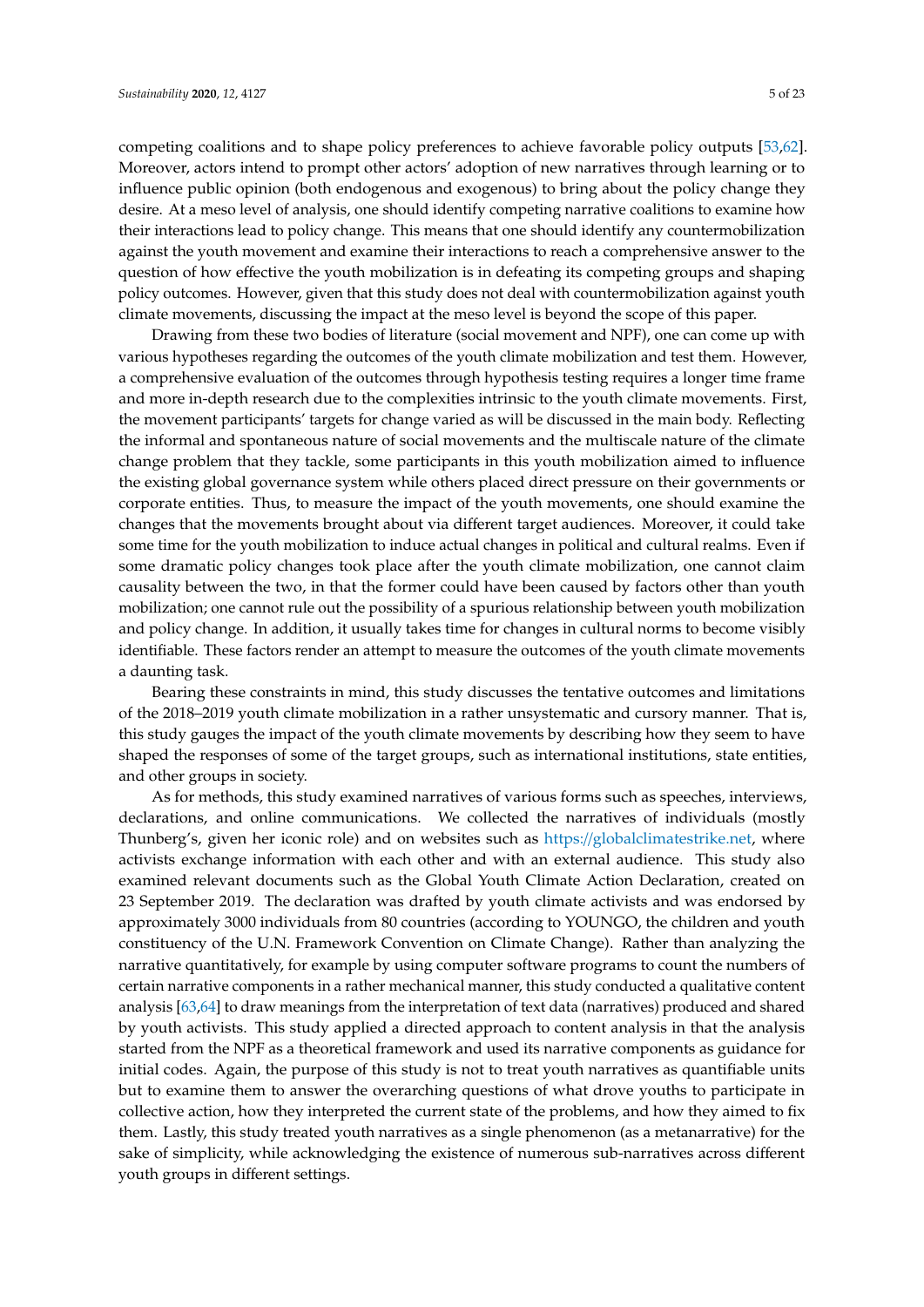The rest of the paper proceeds as follows. The following section provides a brief timeline of the youth climate movements from 2018 to 2019. The section after that examines the narrative components of the youth climate movement. Next, the paper covers the impact and limitations of youth mobilization. The conclusion summarizes the findings and discusses the implications and limitations of this research.

## **3. Youth Climate Movement**

In 1992, a 12-year-old Canadian girl named Severn Cullis-Suzuki, the founder of the Environmental Children's Organization, spoke at the Earth Summit. In her six-minute speech, Cullis-Suzuki [\[65\]](#page-20-3) explained what drove her to speak up about the environment:

*We felt it was important to go. We figured it was going to be mostly old men, sitting around, making decisions that are going to a*ff*ect our future and the future generation. So we wanted to go as the conscience, as a reminder to those decision-makers, who their decisions would truly a*ff*ect.*

A similar message was delivered by a Swedish teenager in 2018, but with far greater impact. In her "School Strike for Climate", which was launched in late August 2015 in front of the Swedish parliament, Greta Thunberg vowed to continue her protest until her government met the carbon emissions target set out in the Paris Agreement [\[66\]](#page-20-4). Utilizing social media outlets such as Instagram, Twitter, Facebook, and YouTube—tools not available to Cullis-Suzuki and her peers—Thunberg and her social-media-savvy peers began sharing hashtags, such as #FridaysForFuture (FFF) and #Climatestrike, with people across the world. Attracting media attention, Thunberg was soon invited to talk at high-profile events: in November 2018, she delivered a TED talk, and in December, she delivered a speech at the U.N. climate change conference, COP24, in Poland. In the meantime, Thunberg's actions snowballed into a larger youth mobilization. In December, about 20,000 students from 270 European cities and towns held school strikes [\[66\]](#page-20-4).

Youth activism continued throughout 2019 (Table [1\)](#page-7-0). By the end of 2018, tens of thousands of students across Europe had joined school strikes. In January, the number reached 35,000 in Belgium alone. When a Belgian environmental minister insulted the strikers, a public outcry forced her to resign [\[67\]](#page-20-5). On 15 March 2019, 1.4 million people in over 1700 cities [\[68\]](#page-20-6) worldwide participated in strikes to raise public awareness regarding governments' inaction on climate change and to call for policies that would comply with the Paris Agreement. Another estimate was that about 1.6 million students in over 120 countries participated in the strikes [\[69\]](#page-20-7). According to FFF's website, 359 events had registered a week before the strike, but by the day of the global strike, about 2700 events had registered. Although the number of participants and events cannot be exactly calculated given the amorphous nature of the movement, these numbers suggest that the scope of youth climate mobilization accelerated at an unprecedented scale.

Responding to this surge, U.N. Headquarters hosted its first Youth Climate Summit on 21 September 2019. More than 500 climate champions aged between 18 and 30 from more than 140 countries and territories were invited. Among them, one hundred were chosen as Green Ticket winners, receiving support to participate in the summit via carbon-neutral travel to New York. At the summit, the young climate champions explored ways to meet the commitments in the Paris Agreement and demanded that world leaders tackle the climate crisis with far swifter action [\[70\]](#page-20-8). The youth summit offered a platform for young climate activists to discuss their ideas with their peers and world leaders.

Thunberg herself arrived in the U.S. in late August to attend the summit on a solar-powered sailboat. She protested in front of the U.N. together with members of FFF and marched in front of the White House. She also testified in a joint congressional hearing on climate crisis and made a speech at the U.N. Climate Action Summit on 23 September. On 20 September, before the scheduled summits for both youth and world leaders, Thunberg and millions of young people around the world (at least 117 countries) took to the streets again, criticizing the inaction of world leaders and demanding an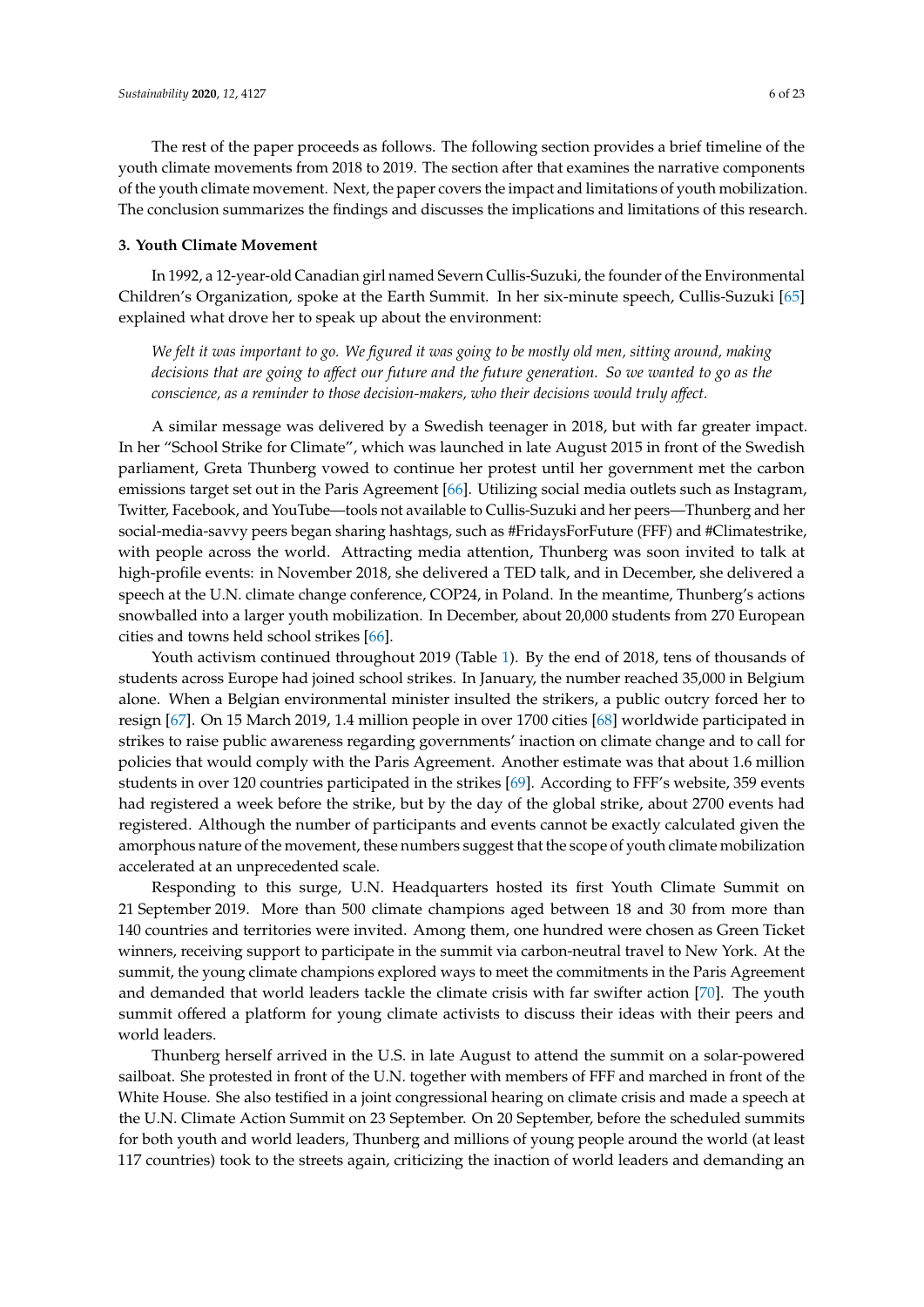immediate reduction in carbon emissions. According to one study [\[67\]](#page-20-5), four million people of all ages showed up to protest around the world that day.

In addition to protests, youth activists have launched campaigns to push policymakers through more formal channels. While participating in the U.N. Youth Climate Summit, Thunberg and 14 children (from Argentina, the Marshall Islands, France, Germany, and the U.S.) lodged a formal complaint under the U.N. Convention on the Rights of the Child. They claimed that countries' failures to address the climate crisis violated the convention [\[71\]](#page-20-9). In Europe, youth activists utilized the European Citizens' Initiative (ECI) as an outlet to pressure the E.U. Parliament. The ECI enables E.U. citizens to call on the European Commission (EC) to enact concrete demands or to propose a legal act. FFF aimed to collect one million signatures, enough to pressure the E.U. Parliament into prioritizing the climate crisis and introducing drastic measures. FFF formed an ECI team in April 2019, which soon grew to around 150 activists. They composed drafts and sent them to national FFF teams for feedback. The final draft was submitted in July to the EC, which opened for signature collection on 23 September [\[72\]](#page-20-10). This campaign was intended to pressure the EC into responding to the climate emergency. More specifically, the activists demanded the following: (1) that the E.U. adjust its goals under the Paris Agreement to an 80% reduction of greenhouse gas emissions by 2030 (to reach net zero by 2035), and that European climate legislation be adjusted accordingly; (2) that an E.U. Border Carbon Adjustment be implemented; (3) that no free trade treaty be signed with partner countries that did not follow a 1.5 ◦C compatible pathway (according to Climate Action Tracker); and (4) that the EU create free educational materials for all members about the effects of climate change.

The above was just a brief description of the climate movements that unfolded from 2018 and throughout 2019. While such youth environment movements were not entirely new, such global-scale youth mobilization on environmental issues was unprecedented.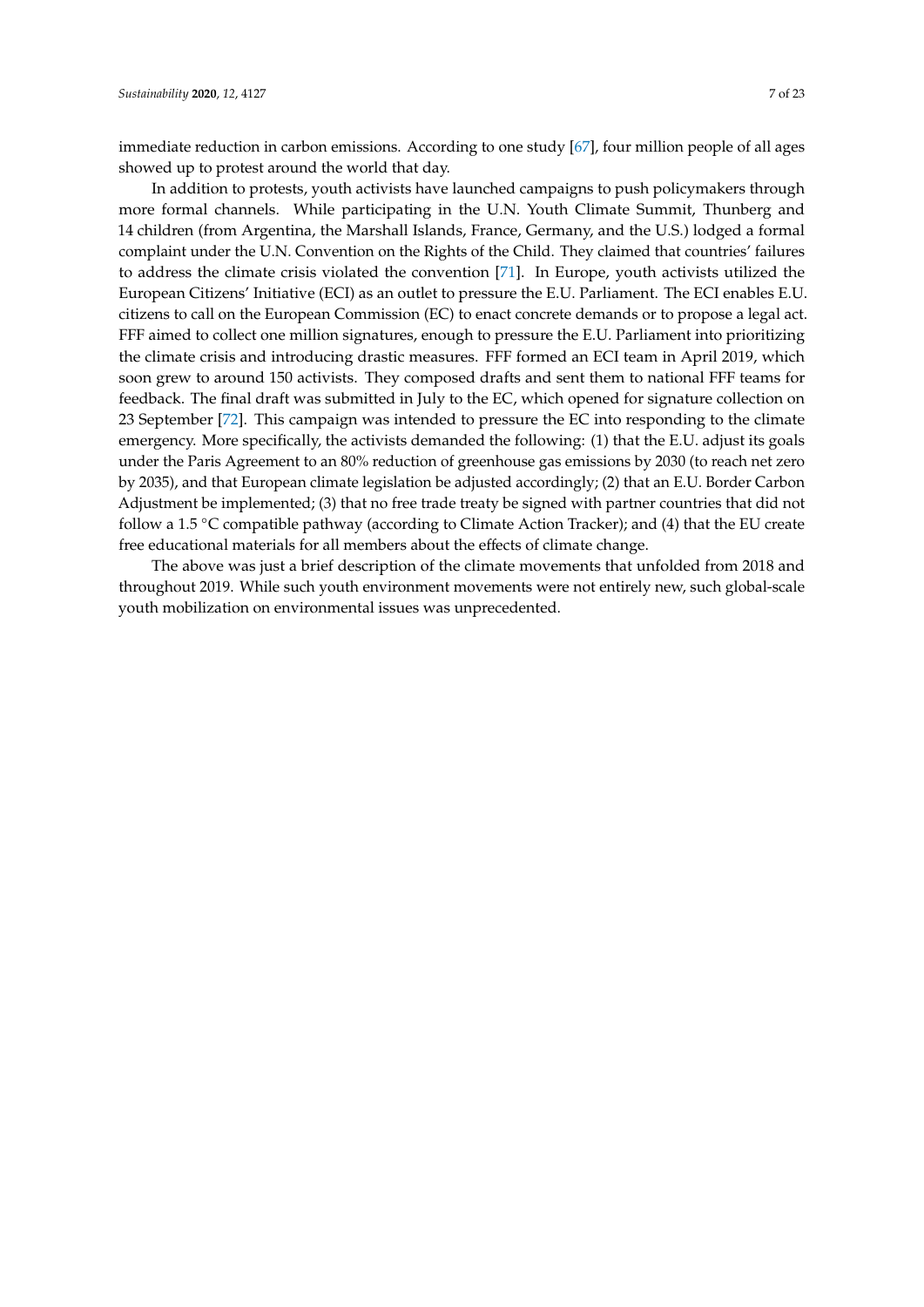<span id="page-7-0"></span>

| Country/Date   | 30       | 15       | 15        | 3 May  | 24      | 21     | <b>Week for</b> | 29       |          |          | 10      |        |         |         |          | 14       |
|----------------|----------|----------|-----------|--------|---------|--------|-----------------|----------|----------|----------|---------|--------|---------|---------|----------|----------|
|                | November | February | March     |        | May     | June   | Future          | November | December | December | January | anuary | January | January | February | February |
| # of Countries | 42       | 48       | 137       | 88     | 137     | 103    | 183             | 164      | 151      | 150      | 149     | 149    | 149     | 149     | 149      | 150      |
| # of Cities    | 354      | 304      | 2419      | 685    | 2044    | 760    | 3857            | 2625     | 1805     | 1706     | 1677    | 1689   | 1677    | 1679    | 1679     | 1690     |
| # of Events    | 373      | 362      | 2708      | 861    | 2516    | 1004   | 9034            | 3731     | 2737     | 2559     | 2504    | 2515   | 2494    | 2501    | 2495     | 2510     |
| # of People    | 26,493   | 10,505   | 2,289,650 | 40,101 | 751,549 | 60,208 | 7,335,572       | .158,97  | 522,341  | 51,123   | 1231    | 907    | 242     | 336     | 462      | 747      |

**Table 1.** Global #Fridays for Future (FFF) Movements.

Source: #Fridays for Future [\[73\]](#page-20-11).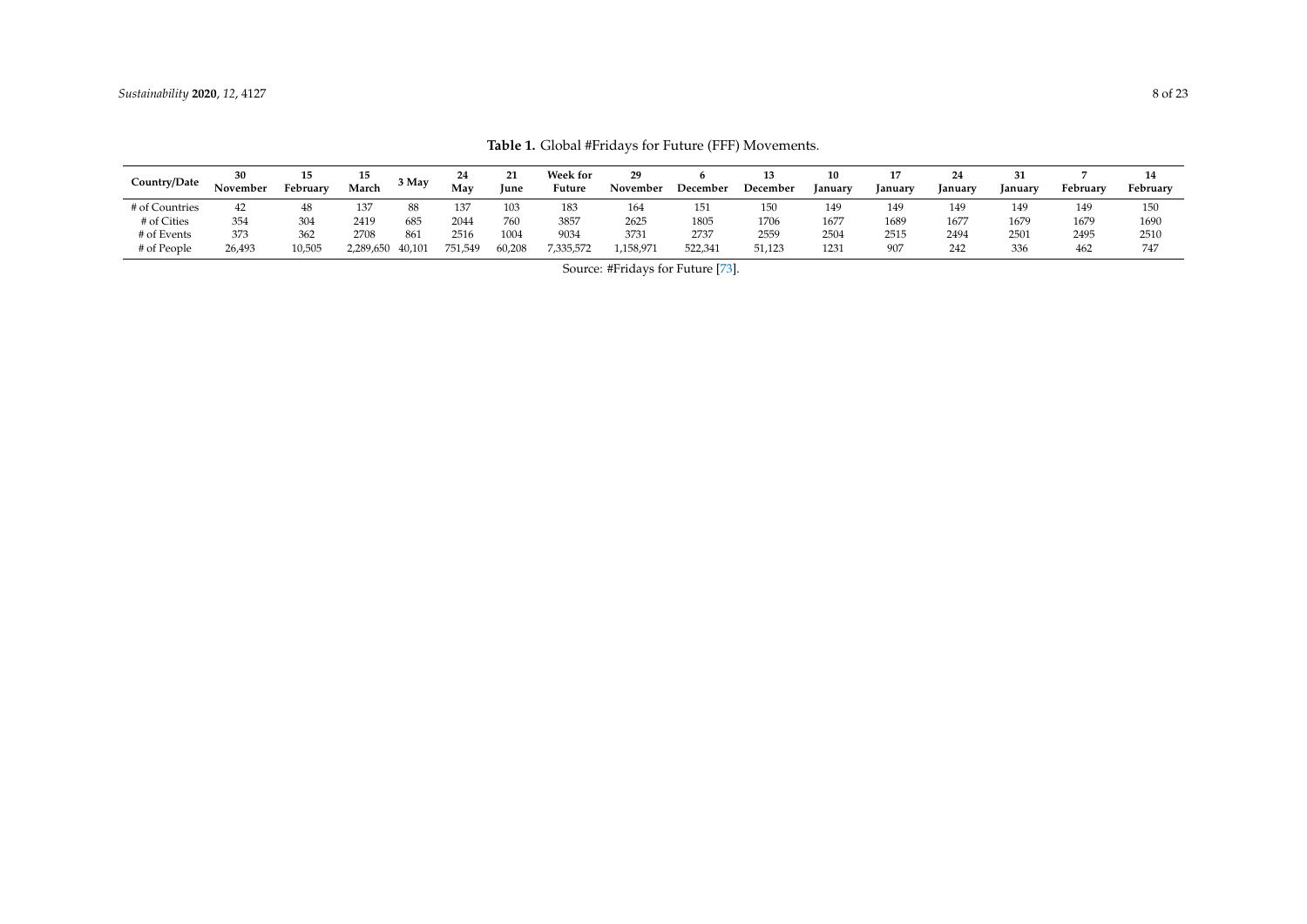#### **4. The Narrative of Youth Climate Activism**

Youth climate activists have produced and disseminated a shared narrative in collective action settings, including on social media and in street protests. As explained in the method section, narratives generally have four components: settings, characters, a plot, and a moral. Settings are specific contexts in which problems occur and include, for instance, institutional parameters, geography, scientific evidence, economic conditions, agreed-upon norms, and so on. Characters include those who are harmed (victims), villains (who do the harm), and heroes (who provide or promise relief from the harm and a solution). A plot describes the relationships between characters and situates characters within the settings. A plot has a beginning, middle, and end. A moral is the solution that the narrative promotes. Youth activists produced and exchanged a relatively simple, but strong narrative. This section identifies the four elements of their narrative.

## *4.1. Settings*

In the case of youth climate activism, institutional parameters, geography, and economic conditions are not as relevant as scientific evidence and agreed-upon norms. The settings in which youth activism have unfolded have been highlighted by the growing incongruence between climate change and global action to mitigate it. Young participants in climate movements have grown up in a world whose physical and socioeconomic conditions have been altered by global warming and climate change. They have been directly or indirectly exposed to climate-induced and -related disasters every day of their lives. Moreover, the movement's participants, particularly those from advanced economies, have been educated about climate change through school curricular and extracurricular activities, however varied such education may be in different countries.

The youth activists studied here learned about recent climate science findings. For instance, a special report of the Intergovernmental Panel on Climate Change [\[74\]](#page-20-12), which was released in October 2018, prompted young people to act. This report stated that global climate targets could become impossible to reach in just 12 years, and that emissions need to be cut in half by 2030 to avoid negative consequences. It addressed the wide-ranging implications of failing to limit warming to 1.5 ◦C. The IPCC warned that the planet is only 12 years away from catastrophe unless "far-reaching and unprecedented changes" are made, which weighed heavily on the minds of the young activists, who were quick to realize that they were the ones who would have to live in that world [\[69\]](#page-20-7).

Thus, the increasing availability of scientific information on climate change has influenced the narrative settings of the youth climate movement. Thunberg [\[75\]](#page-20-13) referred to such science in a speech delivered to the French National Assembly in July 2019:

*A lot of people, a lot of politicians, business leaders, journalists say they don't agree with what we are saying. They say we children are exaggerating, that we are alarmists. To answer this, I would like to refer to page 108, chapter 2 in the latest IPCC report. There you will find all our opinions summarized, because there you find a remaining carbon dioxide budget. Right there it says that if we are to have a 16% chance of limiting the global temperature rise to below 1.5*◦ *, we had on 1 January 2018, 420 gigatons of carbon dioxide left in our CO<sup>2</sup> budget. And of course that number is much lower today. We emit about 42 gigatons of CO<sup>2</sup> every year. At current emissions levels, that remaining budget is gone within roughly eight-and-a-half years.*

At the Davos Forum [\[76\]](#page-20-14), Thunberg reiterated:

*And why is it so important to stay below 1.5*◦ *Celsius? Because even at 1*◦ *people are dying from climate change because that is what the united science calls for, to avoid destabilizing the climate so that we have the best possible chance to avoid setting o*ff *irreversible chain reactions.*

Despite such growing scientific knowledge about climate change and despite the scientific community urging the introduction of radical measures to stop it, the international community has failed to act on its commitments to reduce emissions. This incongruence between what the international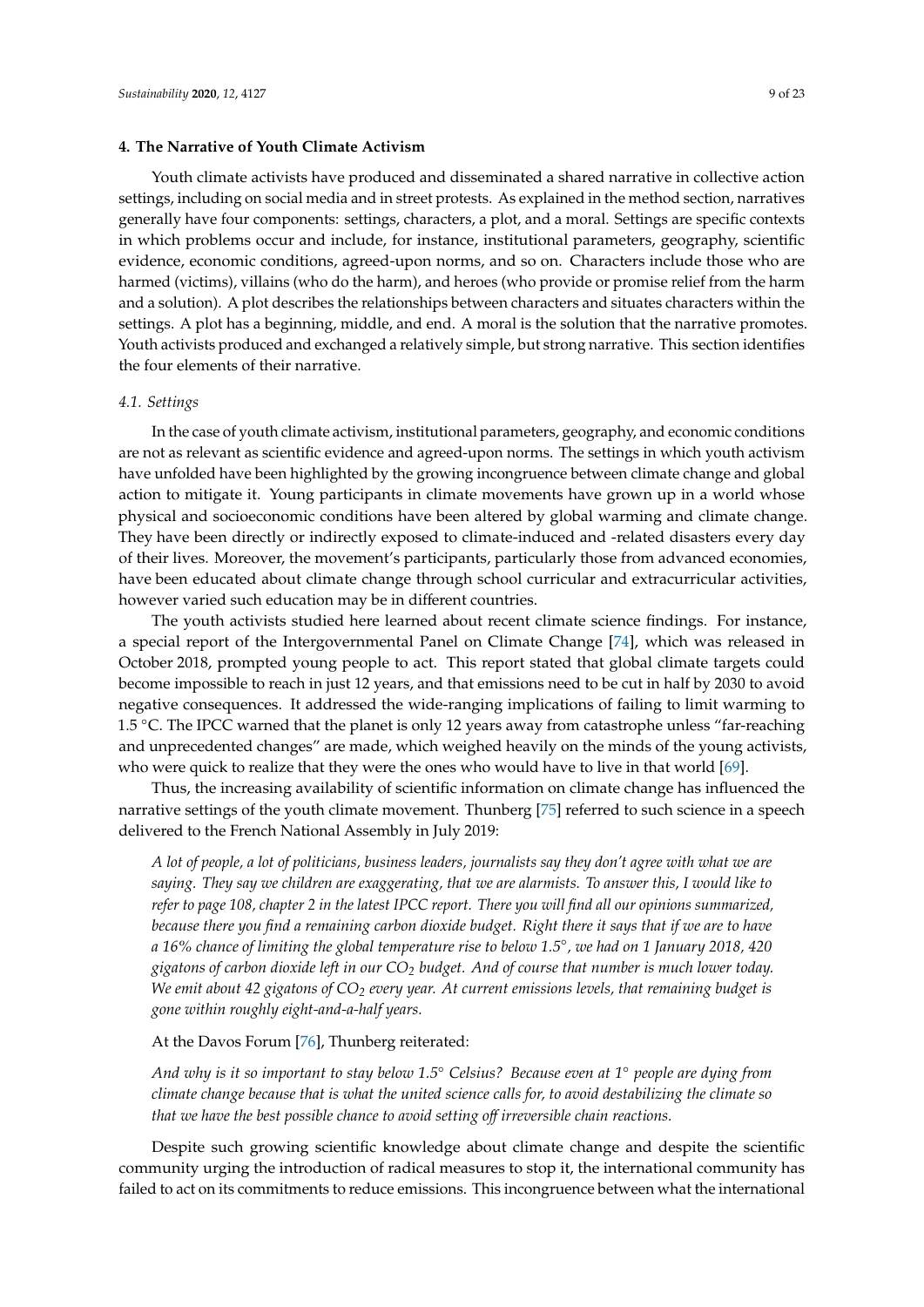community had promised to deliver through the Paris Agreement and what it has done in reality has served as another element of the narrative setting.

#### *4.2. Characters*

## Villains and Victims

Several villains have appeared in the activists' narrative. For instance, in a speech delivered at COP24, Thunberg said that civilization had been sacrificed for a small number of people in rich countries who make enormous profits and live in luxury. She also blamed the delegates at the conference for speaking only of green economic growth due to their concerns about popularity. She said that the failure to "pull the emergency brake" left the burden on children and our biosphere [\[77\]](#page-20-15).

A year later, in September 2019, at the U.N. Climate Action Summit, Thunberg echoed the same message. She said that the summit participants (world leaders) had "stolen her dreams and childhood with empty words", and that the entire ecosystem and even human beings themselves were near mass extinction because of them. She called the state representatives at the summit an "evil", as they kept failing to act, even knowing the situation [\[78\]](#page-20-16).

The media and politicians were also identified as villains due to their lack of attention to climate science. At Davos 2020, Thunberg [\[79\]](#page-20-17) said:

*Since last summer, I've been repeating these numbers over and over again in almost every speech. But honestly, I don't think I have once seen any media outlets or person in power communicate this and what it means. I know you don't want to report about this. I know you don't want to talk about this, but I assure you I will continue to repeat these numbers until you do.*

Other youth climate activists echoed Thunberg. At the U.N. Climate Youth Summit, a Fijian climate change action advocate, Komal Kumar, described people from her generation as the victims of the current climate crisis, "living in constant fear and climate anxiety" [\[80\]](#page-20-18). Anna Taylor, the 17-year-old cofounder of the U.K. Student Climate Network, was cited as saying [\[81\]](#page-20-19) the following:

*Those in power are not only betraying us, and taking away our future, but are responsible for the climate crisis that's unfolding in horrendous ways around the world.*

In summary, the youth narrative assigned blame and responsibility to past generations, states and their leaders, and the media, while depicting future generations and the earth as the victims of the climate catastrophe.

## *4.3. Heroes*

Regarding the question of who should fix problems, youth activists have identified themselves as the protagonists in the narrative. They see themselves as agents of change who can improve the status quo in multiple ways. Thunberg discussed the importance of attracting global attention through school strikes at COP24. She said [\[77\]](#page-20-15):

*And if a few children can get headlines all over the world just by not going to school, then imagine what we could all do together if we really wanted to.*

At the 2019 Climate Action Summit, Thunberg [\[78\]](#page-20-16) also sent a warning message to older generations, saying that future generations like herself will hold present-day adults and politicians accountable:

*You are failing us. But the young people are starting to understand your betrayal. The eyes of all future generations are upon you* . . . *(omitted)* . . . *We will not let you get away with this. Right here, right now is where we draw the line. The world is waking up. And change is coming, whether you like it or not.*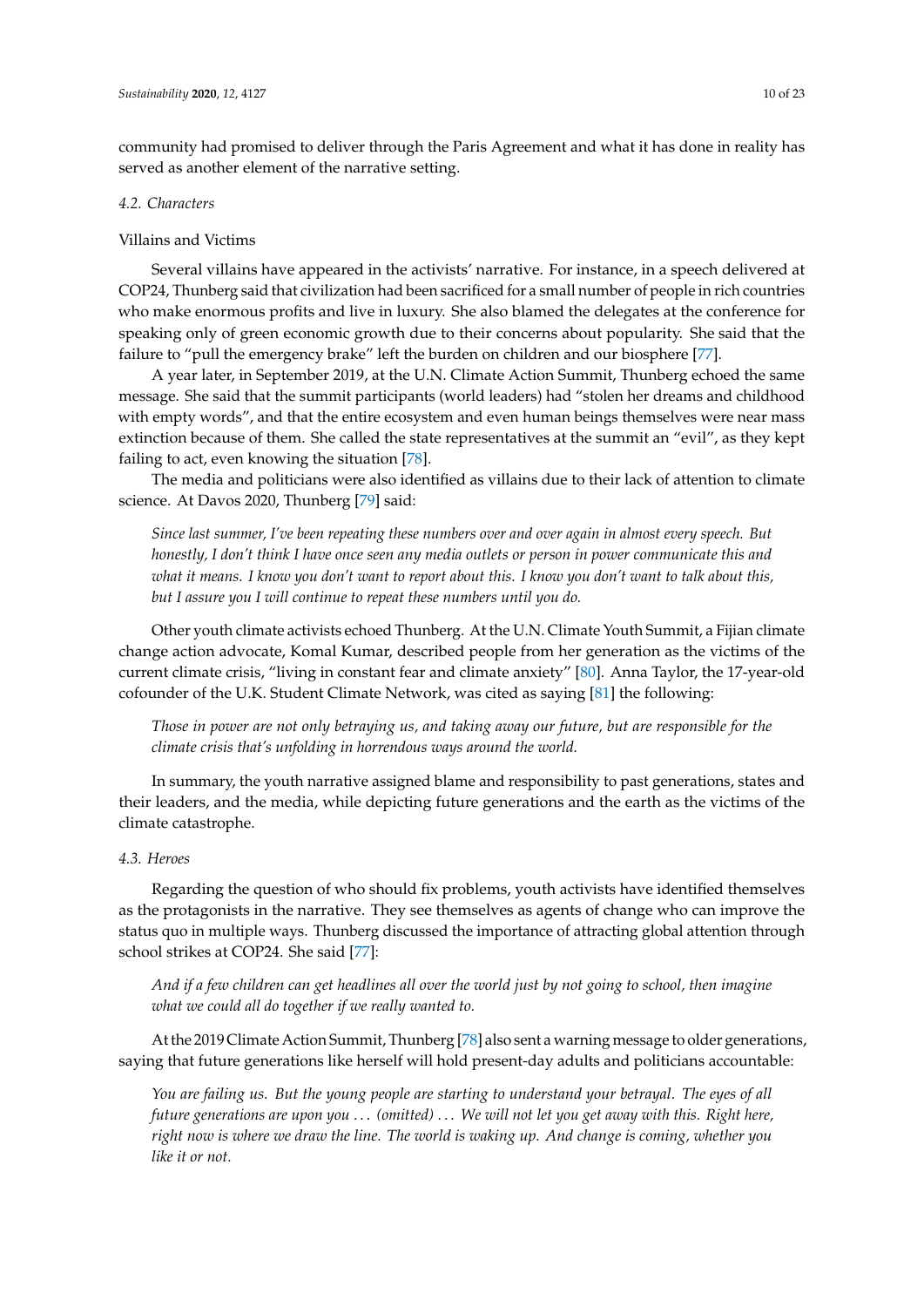A Fijian climate activist, Komal Kumar, said at the U.N. Youth Climate Summit [\[80\]](#page-20-18) that the younger generation should be engaged in the design of adaptation plans; moreover, this generation will hold politicians accountable by voting them out of office.

Thunberg continued to depict children as agents of change that represent the bottom-up mobilization of people power. In her speech at the Global Climate Strike in Montreal, which was held on 27 September 2019, she said [\[82\]](#page-20-20):

*Because this is an emergency, and we will not be bystanders. Some would say we are wasting lesson time. We say we are changing the world. So that when we are older, we will be able to look our children in the eyes and say that we did everything we could back then. Because that is our moral duty, and we will never stop doing that* . . . *(omitted)* . . . *We will do everything in our power to stop this crisis from getting worse, even if that means skipping school or work* . . . *(omitted)* . . . *Through history, the most important changes in society have come from the bottom up, from grassroots. And the numbers are still coming in. But it looks like 6.6 million people have joined the Week for Future, the strikes for this [Friday] and last Friday [when demonstrations took place in the U.S. and elsewhere]. That is one of the biggest demonstrations in history. The people have spoken, and we will continue to speak until our leaders listen and act. We are the change, and change is coming.*

While portraying themselves as agents of change and moral entrepreneurs who speak on behalf of the earth and its future, youth activists also recognized that what they can achieve is limited given their lack of political power and resources. At a speech delivered to the E.U. Parliament in April 2019, Thunberg said [\[83\]](#page-20-21):

*The EU elections are coming up soon, and many of us who will be a*ff*ected the most by this crisis, people like me, are not allowed to vote. Nor are we in a position to shape the decisions of business, politics, engineering, media, education, or science. Because the time it takes for us to educate ourselves to do that simply does no longer exists, and that is why millions of children are taking it to the streets, school striking for the climate to create attention for the climate crisis. You need to listen to us, we who cannot vote.*

In another speech, Thunberg acknowledged that, given the urgency of the climate crisis and the need for immediate action, there is not enough time for young people to grow up and become agents of change [\[84\]](#page-21-0). She therefore urged politicians to listen to scientists, if not the youth strikers themselves, in enacting drastic climate change policies. Here, youth activists recognized the practical limitations of their roles as immediate game changers and urged the antagonists to become better informed about recent climate science and take action. The Global Youth Climate Action Declaration [\[85\]](#page-21-1) also stated that today's youth mobilization should respond to the deadlock, ignorance, and inaction of past generations, but that youth need to work with state leaders, as they hold the actual power to enable transformation on a global scale.

## *4.4. Plot*

The narrative of the youth climate movement had a simple plot. The villains—adults, politicians, the media, extractive industries—failed to act in response to a deepening climate crisis and passed the burden of addressing the problem to future generations, who are the victims. Faced with the gross inaction and negligence of the villains, the victims will not remain mere victims. The heroes will mobilize themselves in a collective action to obtain justice for the damaged earth, its biosphere, and the people who have suffered under the gross inaction and negligence of the villains. Young people will hold the villains accountable by monitoring what they do and pressuring them for systemic transformation. The movement participants also warned that they would penalize state leaders by voting them out in years to come. Thus, the narrative suggested that world leaders should recognize their responsibility and act in response to climate change. Thunberg [\[86\]](#page-21-2) tried to invoke such a sense of responsibility at her TED speech in Stockholm: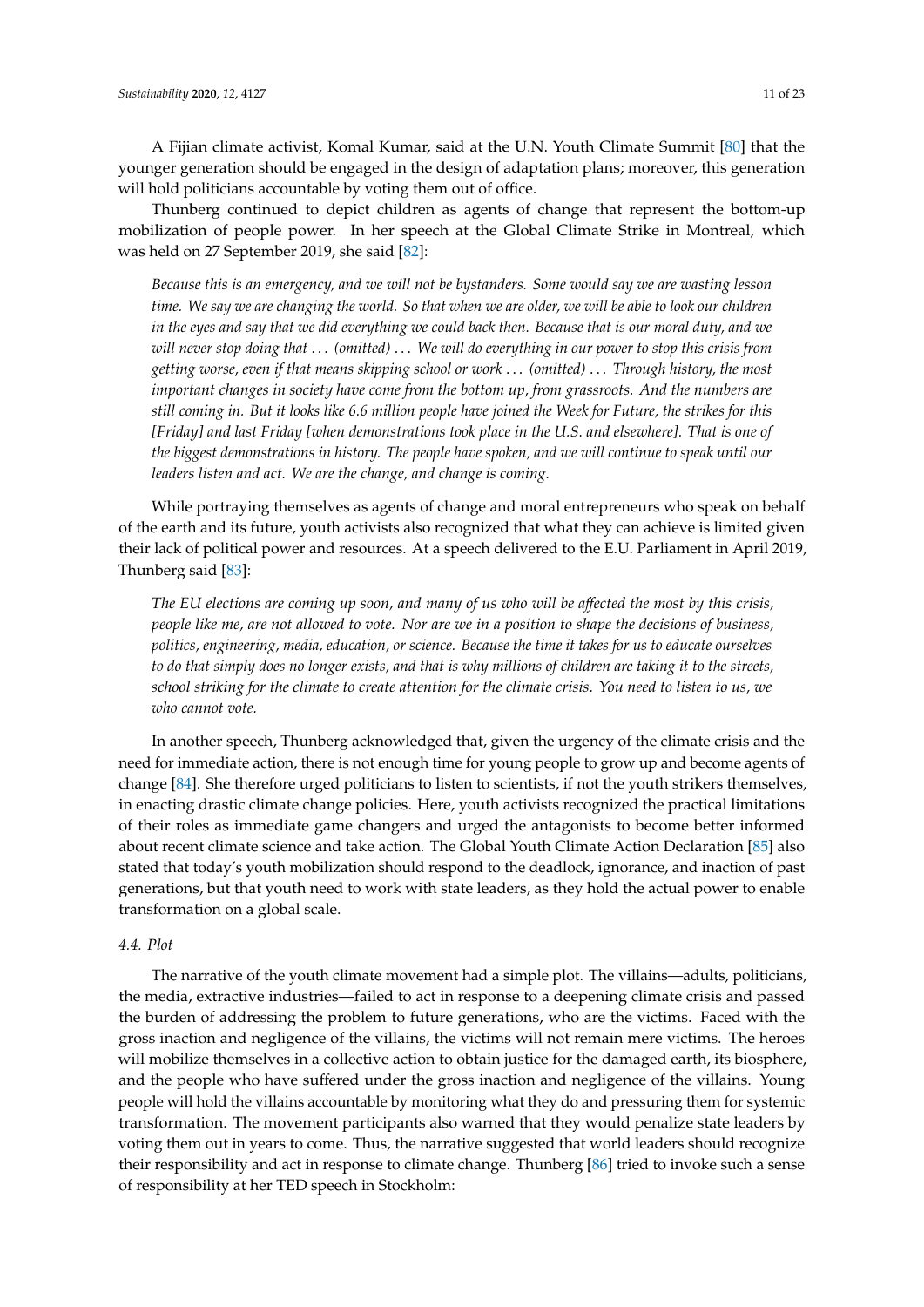*If I live to be 100, I will be alive in the year 2103. When you think about the future today, you don't think beyond the year 2050. By then, I will in the best case, not even have lived half of my life. What happens next? The year 2078 I will celebrate my 75th birthday. If I have children or grandchildren, maybe they will spend that day with me. Maybe they will ask me about you, the people who were around back in 2018. Maybe they will ask why you didn't do anything while there still was time to act? What we do or don't do right now will a*ff*ect my entire life and the lives of my children and grandchildren. What we do or don't do right now, me and my generation can't undo in the future.*

#### *4.5. Moral*

The key messages of the narrative were as straightforward as the plot. First, the international community cannot address climate change without treating it as a crisis. In an interview with Democracy Now! [\[87\]](#page-21-3), Thunberg said:

*My message to the young people of the world is that right now we are facing an existential crisis, I mean, the climate and ecological crisis, and it will have a massive impact on our lives in the future, but also now, especially in vulnerable communities. And I think that we should wake up, and we should also try to wake the adults up, because they are the ones who—their generation is the ones who are mostly responsible for this crisis, and we need to hold them accountable. We need to hold the people in power accountable for what they have been doing to us and future generations and other living species on earth. And we need to get angry and understand what is at stake. And then we need to transform that anger into action and to stand together united and just never give up.*

At Davos in January 2019, Thunberg discussed the necessity to act to address the global climate crisis [\[88\]](#page-21-4):

*We are now at a time in history where everyone with any insight on the climate crisis that threatens our civilization and the entire biosphere must speak out in clear language, no matter how uncomfortable and unprofitable that may be. We must change almost everything in our current societies* . . . *omitted* . . . *Adults keep saying we owe it to the young people to give them hope. But I don't want your hope, I don't want you to be hopeful. I want you to panic, I want you to feel the fear I feel every day. And then I want you to act, I want you to act as if you would in a crisis. I want you to act as if the house was on fire, because it is.*

At the U.N. Youth Climate Summit, a young Argentine climate activist, Bruno Rodriguez, declared that climate change was "the political crisis, cultural crisis of our time. Enough is enough. We don't want fossil fuels anymore." [\[80\]](#page-20-18).

So the activists' moral was clear: we are facing an unprecedented climate crisis in human history, and there is science supporting the urgency of the issue. During a speech at the French National Assembly in July 2019, Thunberg [\[75\]](#page-20-13) said:

*The science is clear, and all we children are doing is communicating and acting on that united science. Now political leaders in some countries are starting to talk. They are starting to declare climate emergencies and announcing dates for so-called climate neutrality.*

*You don't have to listen to us, but you do have to listen to the united science, the scientists. And that is all we ask, just unite behind the science!*

The second moral of the story, which was derived from the first, was that the business-as-usual approach of national governments and international organizations was no longer adequate given the severity of the climate crisis. Thunberg questioned the conventional technological approach to climate change at the U.N. Climate Summit:

*How dare you pretend that this can be solved with just "business as usual" and some technical solutions? With today's emissions levels, that remaining CO<sup>2</sup> budget will be entirely gone within*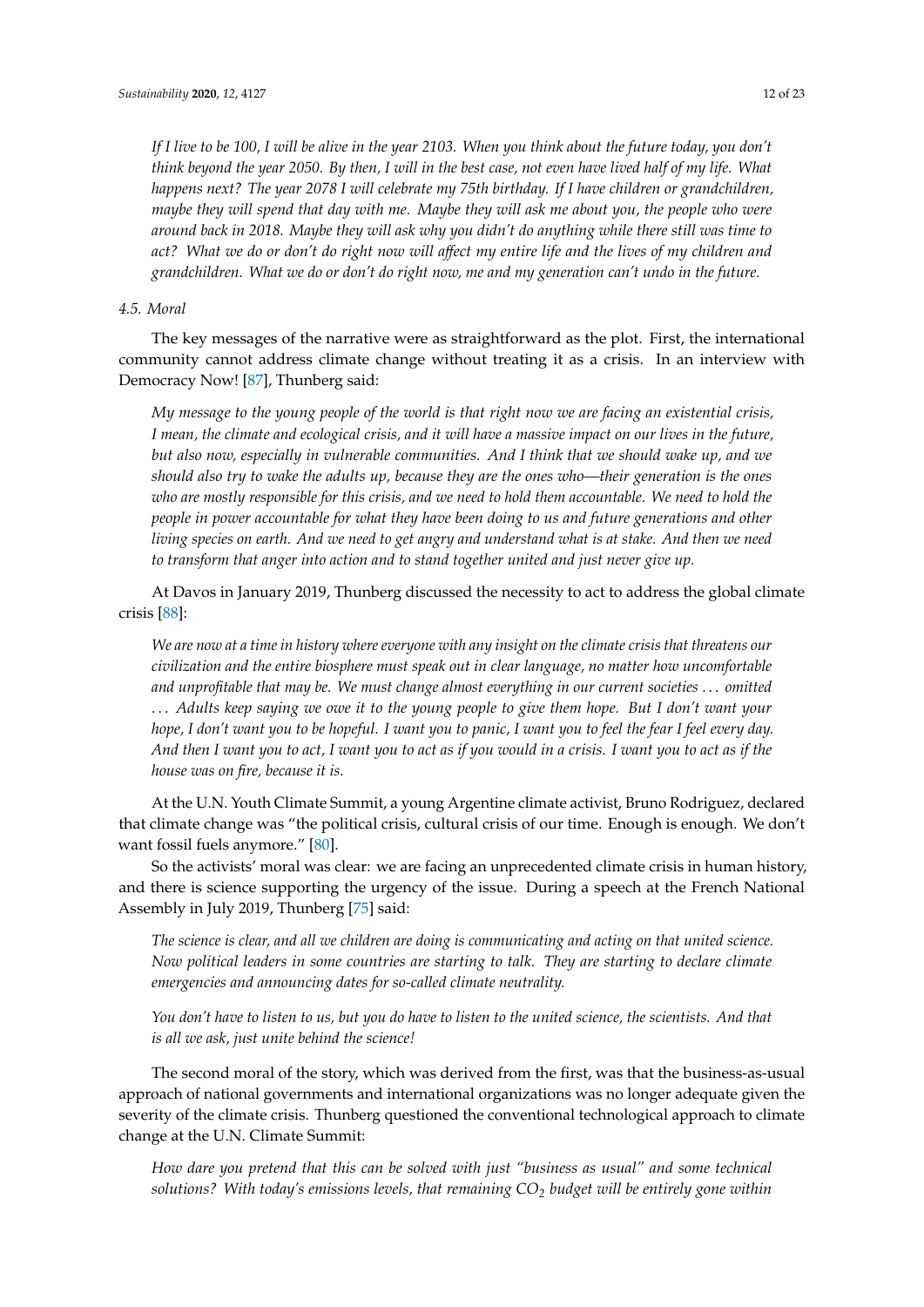The message was that given the inadequacy of existing approaches, systemic transformation is the only solution for the current climate crisis. At a speech delivered to the French National Assembly, Thunberg said [\[75\]](#page-20-13):

*I will also tell you this: you cannot solve the crisis without treating it as a crisis, without seeing the full picture. You cannot leave the responsibility to individuals, politicians, the market, or other parts of the world to take. This has to include everything and everyone.*

The youth activists demanded a drastic reduction in fossil fuels as a way to solve the problem. At COP24, Thunberg asserted the need to keep fossil fuels in the ground and change the system entirely [\[77\]](#page-20-15). In an article co-written by Thunberg and 20 other youth activists for the World Economic Forum [\[89\]](#page-21-5), they repeated the same point:

*We demand at this year's World Economic Forum, participants from all companies, banks, institutions and governments immediately hold all investments in fossil fuel exploration and extraction, immediately end all fossil fuel subsidies and immediately and completely divest from fossil fuels. We don't want these things done by 2050 or 2030 or even 2021. We want this done now.*

Moreover, the youth activists framed the climate crisis as a justice issue. They argued that human rights and the climate crisis go hand in hand, as they both involve justice. At an award ceremony where she received the Amnesty International Award [\[90\]](#page-21-6), Thunberg said:

*Human rights and the climate crisis go hand in hand. We can't solve one without solving the other. Climate change means people won't be able to grow food, their homes will come under threat and their health will be compromised. Governments have a duty to protect us, so why are they doing nothing to stop climate change from devastating our lives?*

The moral was that climate change should be understood from an interstate and intergenerational justice perspective. The activists maintained that richer countries need to get to zero emissions much faster and help poorer countries do the same so that people in less fortunate parts of the world can raise their standard of living [\[79\]](#page-20-17). The lesson was that climate change should be addressed in terms of justice for and the rights of disadvantaged social groups and states that are less powerful and resourceful and thus more vulnerable. Table [2](#page-12-0) summarizes the narrative elements.

<span id="page-12-0"></span>

| <b>Narrative Elements</b> | Summary                                                                                                                                                                                                                                                |                                                                                        |  |  |  |  |  |  |
|---------------------------|--------------------------------------------------------------------------------------------------------------------------------------------------------------------------------------------------------------------------------------------------------|----------------------------------------------------------------------------------------|--|--|--|--|--|--|
| <b>Setting</b>            | Growing youth awareness of the climate change issue through the acquisition of<br>scientific information<br>Greater youth exposure to the negative consequences of climate change<br>Incongruence between deepening climate crisis and global inaction |                                                                                        |  |  |  |  |  |  |
| <b>Characters</b>         | <b>Victims</b>                                                                                                                                                                                                                                         | The earth, the ecosystem, younger generations, marginalized groups,<br>and weak states |  |  |  |  |  |  |
|                           | Villains                                                                                                                                                                                                                                               | Older generations, the fossil fuel industry, states and their leaders, the media       |  |  |  |  |  |  |
|                           | Heroes                                                                                                                                                                                                                                                 | Younger generations, climate science, and states (if they reform)                      |  |  |  |  |  |  |
| Plot                      | Overarching transformation to stop climate change via the activism of heroes and changes on<br>the part of the villains under pressure from the heroes                                                                                                 |                                                                                        |  |  |  |  |  |  |
| Moral                     | Climate change as the greatest existential threat to the earth and to human beings<br>Urgency of action and systemic change on a global scale<br>The need to understand the global climate emergency from a rights and justice perspective             |                                                                                        |  |  |  |  |  |  |

#### **5. Achievements and Limitations**

Discussing, and even trying to measure the impact of, social movements is an elusive task, as acknowledged in the earlier section. The efficacy of various social movements, including protests to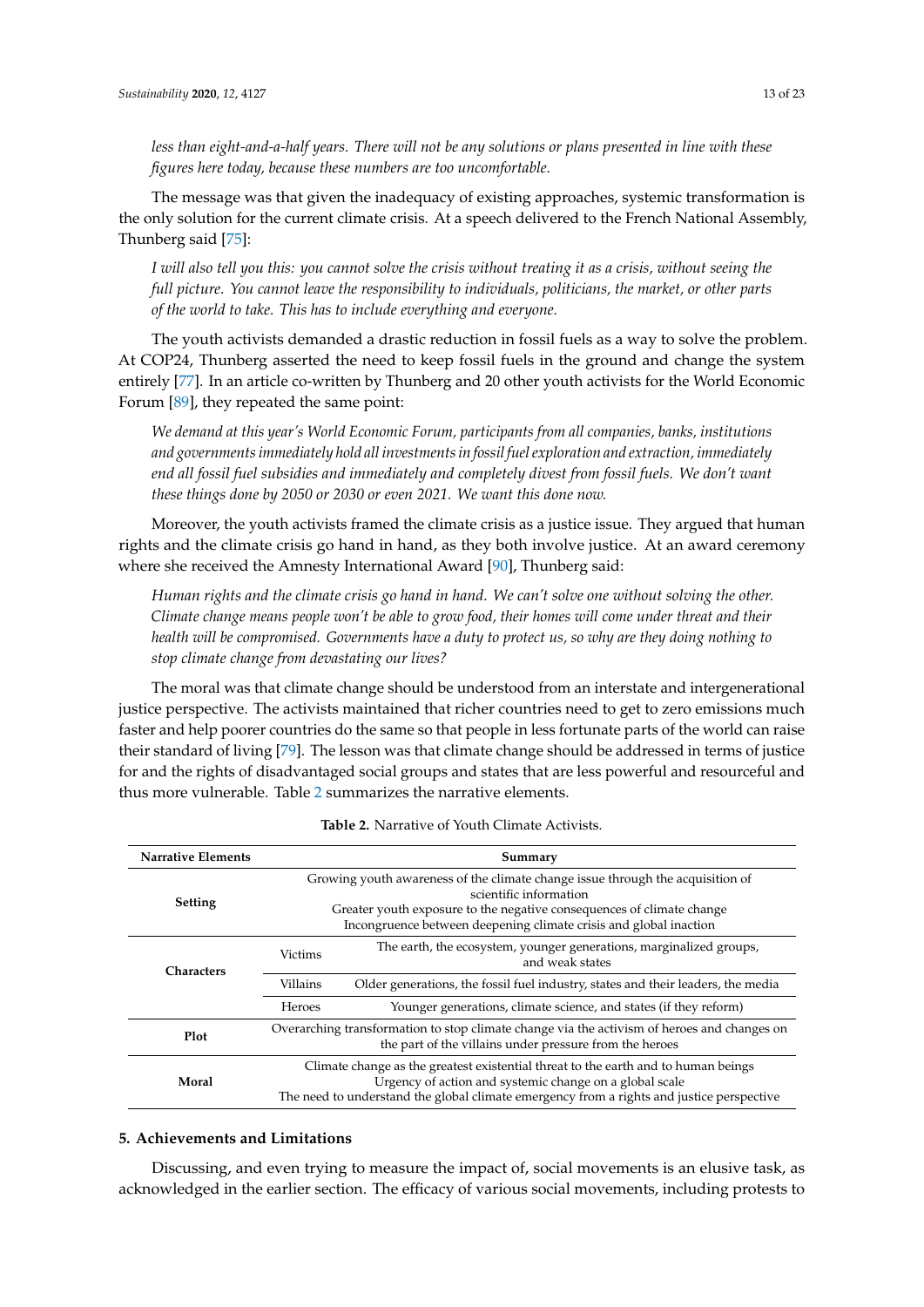leverage change and force climate change action onto the mainstream agenda, remains to be seen [\[91](#page-21-7)[,92\]](#page-21-8). Therefore, this section examines the short-term responses that the youth climate mobilization seems to have elicited in the biographical, social, and political domains and discusses its limitations.

First, in the biographical domain, the 2018–2019 youth climate movements succeeded in enlisting the support of young people around the world by using powerful and persuasive narratives that unite them. Not just youth but people around the world began to pay closer attention to climate change issues as the mobilization of young people in school strikes, street protests, and online activism reached an unprecedented level in 2018 and 2019. According to Meltwater, a media monitoring firm [\[93\]](#page-21-9), there were more than 7.5 million social media mentions of Thunberg as an icon of the youth movement from 20 September 2019 to 26 September 2019, while news outlets around the world mentioned her 93,800 times. Meltwater also estimated that more than 3.58 million social mentions were made regarding the global climate strike before the U.N. Climate Action Summit on 20 September. The majority of these mentions were aimed at generating climate awareness and urging people to join movements to pressure policymakers.

Mainly due to youth activism, the term "climate strike" was named the Collins Dictionary's 2019 word of the year, due to a 100-fold increase in the use of the word. The dictionary defined it as a "form of protest in which people absent themselves from education or work in order to join demonstrations demanding action to counter climate change" [\[94\]](#page-21-10). The term first arose in 2015 during the U.N. climate change conference in Paris, but then was not widely used until late 2018, when the climate school strikes gained momentum and millions of people joined global climate strikes (during the "Global Week for Future") [\[94\]](#page-21-10). Likewise, the Oxford Dictionary declared "climate emergency" the word of the year for 2019, defining the concept as "a situation in which urgent action is required to reduce or halt climate change and avoid potentially irreversible environmental damage resulting from it" [\[95\]](#page-21-11). These climate-related expressions gained global recognition in 2019 mainly due to global youth mobilization.

Secondly in the social domain, the youth climate movements enlisted broader constituent groups, including labor workers, teachers, and existing environmental groups, as collaborating partners, forming networks to stop climate change. For instance, in the United States, where thousands of students launched school strikes to participate in the Global Week for Future, the American Federation of Teachers joined them in navigating polices regarding student absences and in organizing logistical support. The federation also endorsed climate strikes [\[96\]](#page-21-12). Demonstrations in Washington, D.C., indicated the wide array of organizations supporting the movement. Led by D.C. public school students, the Washington Teachers' Union, the Sunrise Movement, Zero Hour, OneMillionOfUs, 350.org, D.C. Youth Climate Strike, the National Children's Campaign, Our Children's Trust, and others marched to the Capitol with a message for legislators: Act now to save the planet [\[96\]](#page-21-12).

Education International [\[97\]](#page-21-13), which is composed of 30 million members from 401 organizations from 172 countries, also announced its endorsement of the students' actions as follows:

*The action of students on climate change has not only forced discussions in many countries about the issue, but has also revealed the weak response of many democracies to the most compelling needs of the population and the planet. This mobilization can contribute to and help inspire a process of reinvigoration of the democratic process.*

*Education unions stand with the students. We urge governments to make the necessary structural changes for a just transition towards a climate-resilient and low-carbon economy. Climate change is not combatted through the "good behavior" of consumers. Coordinated and sustained participation of students and workers and their representatives may be the first step towards climate justice. We stand by students in the demand for urgent climate action, and a just economic transition.*

Numerous existing environmental organizations that engage in climate-related activism, e.g., divestment movements, have acknowledged the significance of this youth mobilization. For instance, Sini Harkki, the program manager of Greenpeace Nordic, stated that it really has "changed the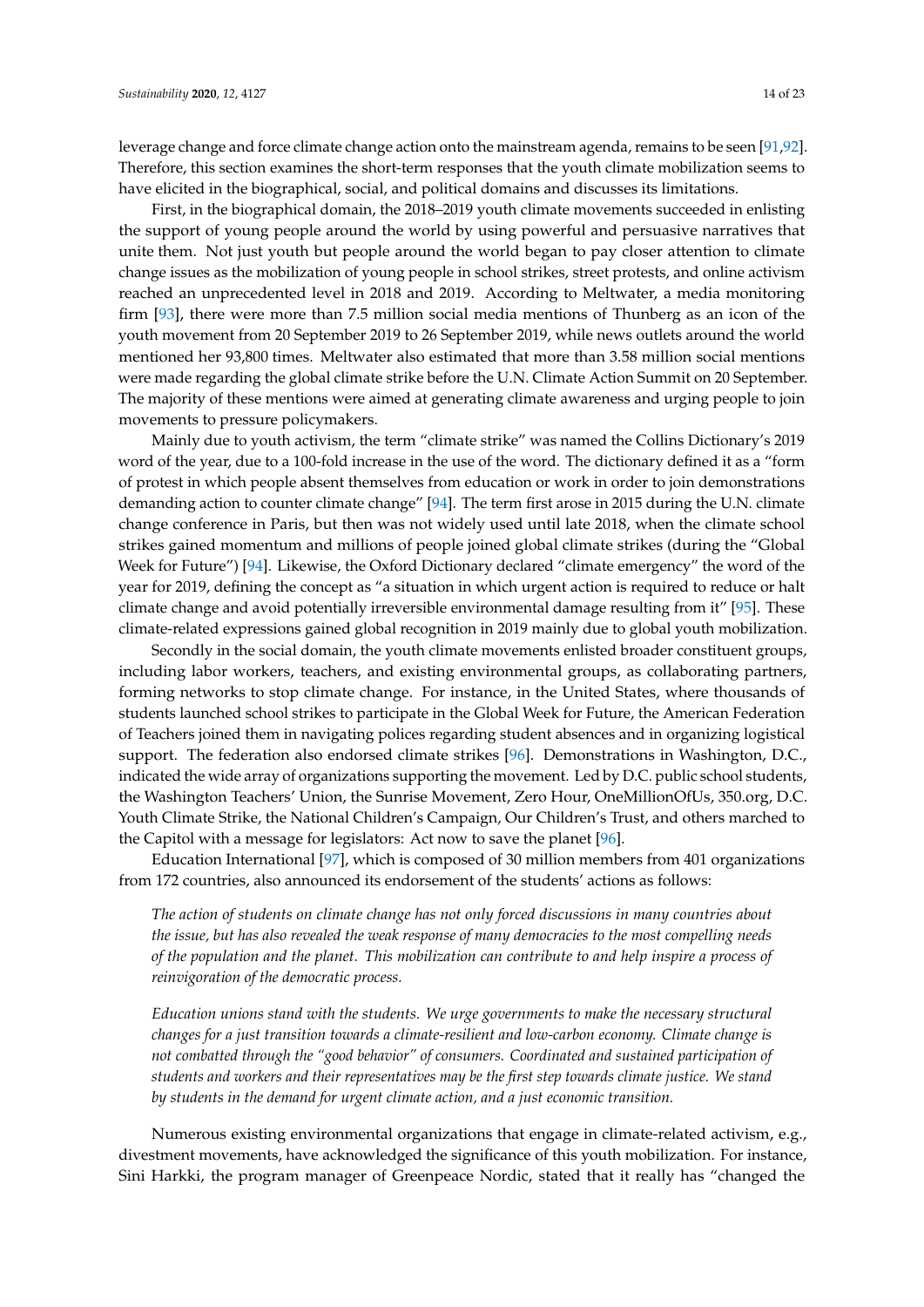discourse" [\[69\]](#page-20-7). These suggest that the youth mobilization has triggered some positive change in the social domain.

The youth strikes also succeeded in enlisting the support of labor unions. Trade unions across the world showed interest in organizing strikes in conjunction with the youth climate strikes. For instance, in Germany, the second largest labor union asked its two million members to join the #climatestrike in September 2019. In the U.S., 900 Amazon workers based in Seattle participated in the strike on 21 September. The support that young people elicited from the labor groups demonstrated successful green–blue alliances.

Third, in the political realm, the 2018–2019 youth-led climate movements seem to have influenced climate change policies in some countries or elicited a commitment to do more. After Thunberg spoke to Parliament and demonstrated with Extinction Rebellion, a British environmental group, the U.K. government passed a law requiring the country to eliminate its carbon footprint [\[67\]](#page-20-5). Moreover, although the U.N. Climate Action Summit was marked by the absence of several big players, such as the U.S. and Brazil, some state leaders promised a fossil fuel phase-out. Angela Merkel, the German chancellor, declared that coal mining would end in Germany by 2038. Emmanuel Macron, the French President, called for the E.U. to accelerate its emissions reductions, promising that France would not make trade deals with countries who had not endorsed the Paris Agreement. In discussing his government's plan, Macron was quoted as saying, "We cannot allow our youth to strike every Friday without action," in reference to the climate school strikes [\[71\]](#page-20-9).

Moreover, several governments (10 countries, including Sweden, Chile, and Spain) signed the Declaration on Children, Youth, and Climate Action [\[98\]](#page-21-14) on 9 December 2019 during COP25 in Madrid. The declaration acknowledged the critical roles of children and youth as agents of change and contained a commitment to taking action on several youth-related climate goals: the promotion of youth rights, including a right to a healthy environment; investment in youth capacity, including mitigation and adaptation actions; and the promotion of youth participation in climate governance. Given the timing of this declaration, one can infer the influence that the preceding global youth mobilization had on it.

At the global governance level, the youth climate movements demonstrated the significance of young people as agents of change and shattered existing stereotypes about young people being mere victims of climate change or lacking an interest in the issues affecting them. The 2018–2019 movement demonstrated that young people actively process scientific information regarding climate change, condense this information by generating narratives, communicate the narratives, and use them as tools in collective action settings, such as climate strikes. The sheer scale and size of the movement reminded world leaders of the necessity to bring youth to the table. This led to the U.N.'s first ever youth climate summit, which took place prior to the U.N. Climate Action Summit. More than 500 young people from 60 countries were invited to talk at this event. The summit was a gesture granting young people space and visibility in a formal international setting.

At the U.N. Youth Climate Summit, U.N. Secretary General António Guterres stated he saw a change in momentum in movements such as those spearheaded by Thunberg and other grassroots initiatives. He encouraged young participants to continue fixing his generation's failures and to make the latter accountable for preserving justice in the world and for the planet [\[81\]](#page-20-19). The deputy secretary general also said that never before in history had the U.N. offered such a visible platform to young people at a political summit, stressing that this was a testament to the fact that they were a leading force for climate action and were drawing worldwide attention to the climate emergency in a way that had been impossible to imagine previously [\[80\]](#page-20-18).

While the global youth mobilization to stop climate change generated the aforementioned responses, there were several limitations as well. The youth activists successfully problematized the unequal distribution of power and resources underlying the current climate crisis. However, the movement was limited in its ability to alter such a system in favor of those who support more progressive climate policies. Those supporting the status quo continue to consolidate their power and interests by mobilizing resources and by controlling money, political power, and public discourse.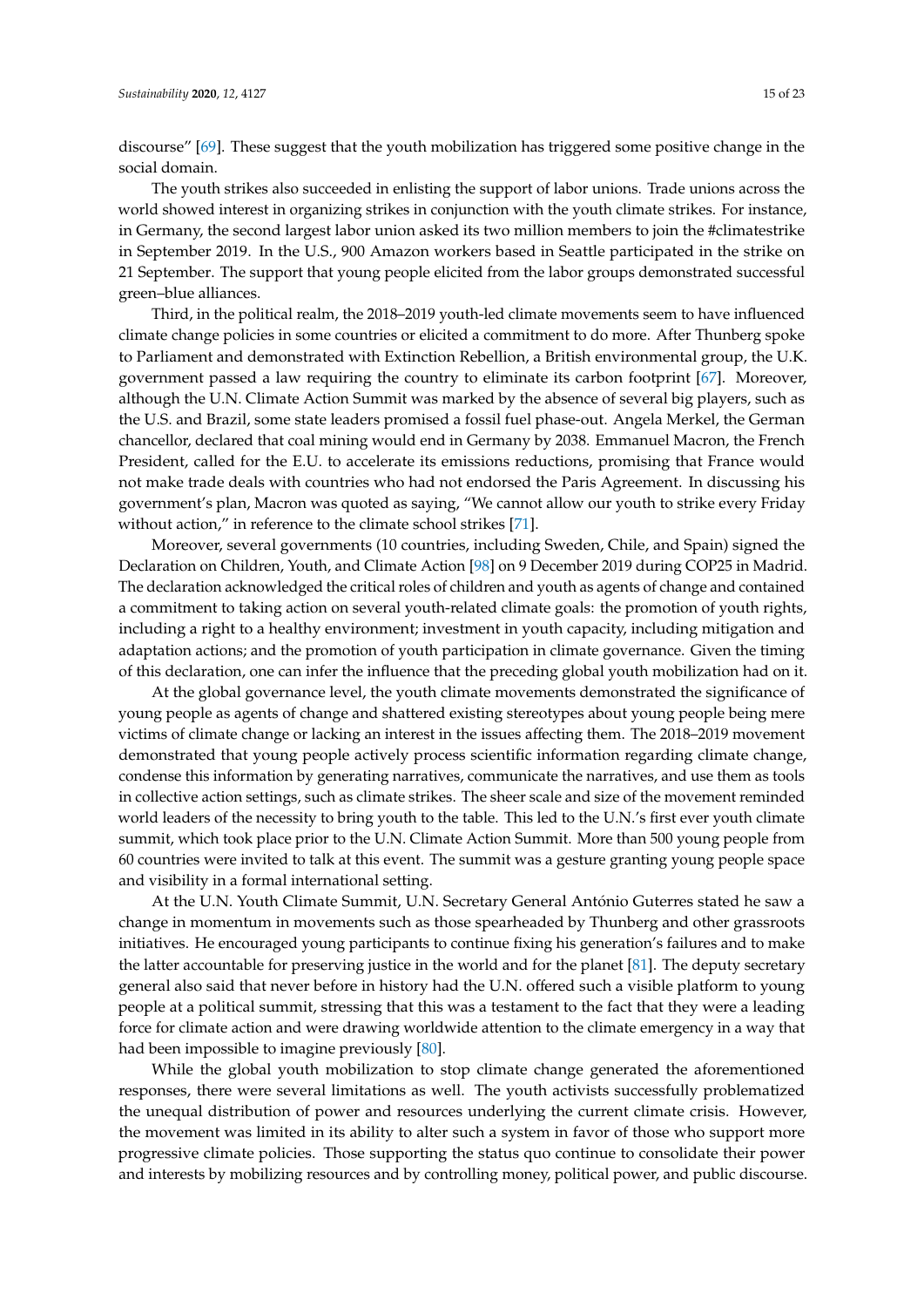Those groups have not simply surrendered to good morals and scientific arguments [\[27\]](#page-18-15). Youth climate activists do not have much leverage against governments and fossil fuel companies that resist change.

For instance, Dolsak and Prakash [\[99\]](#page-21-15) agreed that climate strikes raise the policy profile of climate change and give agency and hope to younger generations. Moreover, climate strikes provide an excellent opportunity to inculcate a climate ethic among strikers, so that they begin to embody the change they are demanding from others. However, they argued that youth climate movements are unlikely to impose huge costs on firms or policymakers and will accomplish more by focusing on persuading constituencies to enact climate change policies and by demanding climate leadership from universities.

Second, while the climate strikes have succeeded in gaining global attention (for instance, the U.N. setting up an official space for youth participants), this space remains very limited [\[100\]](#page-21-16). Powerful international organizations and member states are the ones with the power and authority to grant such space. About 1024 young people showed up to the Youth Climate Summit, but only a handful of these activists were given the opportunity to address the Climate Action Summit that followed. The youth summit allocated only several hours for youth participants from all over the world to discuss climate change issues and share ideas. The activists themselves felt there was nothing productive and tangible that came out of this symbolic event [\[101\]](#page-21-17). This means that international institutions such as UNEP [\[102\]](#page-22-0) and UNFCCC and the institutional context can affect the activists' ability to shape climate change policy [\[103](#page-22-1)[,104\]](#page-22-2).

Third, while the youth activists generated powerful narratives calling for immediate action, they fell short of offering concrete solutions. Rather, the youth activists urged older generations, whom they identified as villains in their narratives, to come up with drastic action plans. Moreover, many of the ideas proposed by the youth participants at the Youth Climate Summit were local suggestions that were limited in terms of their relevancy to a global problem such as climate change. Therefore, though Thunberg and the youth activists received credit, they were also dismissed as climate alarmists, causing people to fear the apocalypse [\[105\]](#page-22-3). The world leaders of the countries with the highest levels of emissions, for instance, simply dismissed the youth climate activists, including Thunberg. Vladimir Putin disparaged Thunberg and youth climate activism by saying "I don't share the common excitement" on a panel in October. Donald Trump sarcastically described Thunberg as "a very happy young girl looking forward to a bright and wonderful future" on Twitter in the week preceding the U.N. Climate Action Summit. After Thunberg tweeted about the murder of indigenous people in Brazil, the country's president, Jair Bolsonaro, called her a "little brat" [\[67\]](#page-20-5). Although Thunberg was nominated for the Nobel Peace Prize in 2019, and Thunberg and the FFF movement were honored with Amnesty International's Ambassador of Conscience Award in 2019, these youth activist groups have also been simply brushed aside as immature.

#### **6. Conclusions**

This study discussed the emergence of young people as agents of change leading a global climate movement, examining their achievements and limitations. The 2018–2019 youth movement around climate change was unprecedented in terms of its scale, although young people have led various forms of social movements throughout history (e.g., teenagers mobilizing against gun violence in the United States and students fighting for democratic representation in Hong Kong) [\[67\]](#page-20-5).

Galvanized by Greta Thunberg's Friday school strikes, the climate movement soon reached a global scale among young people, enlisting millions around the world. This study examined the significance of this youth climate activism by focusing on the narratives generated and shared by the movement's participants. This research identified the settings, characters, plot, and moral that constituted the overarching narrative. The narrative served as a tool that united the participants and as a weapon for the weak in challenging much more powerful antagonists. Young people used this narrative to assign blame to corporate entities and states that do not support more aggressive forms of climate change policies.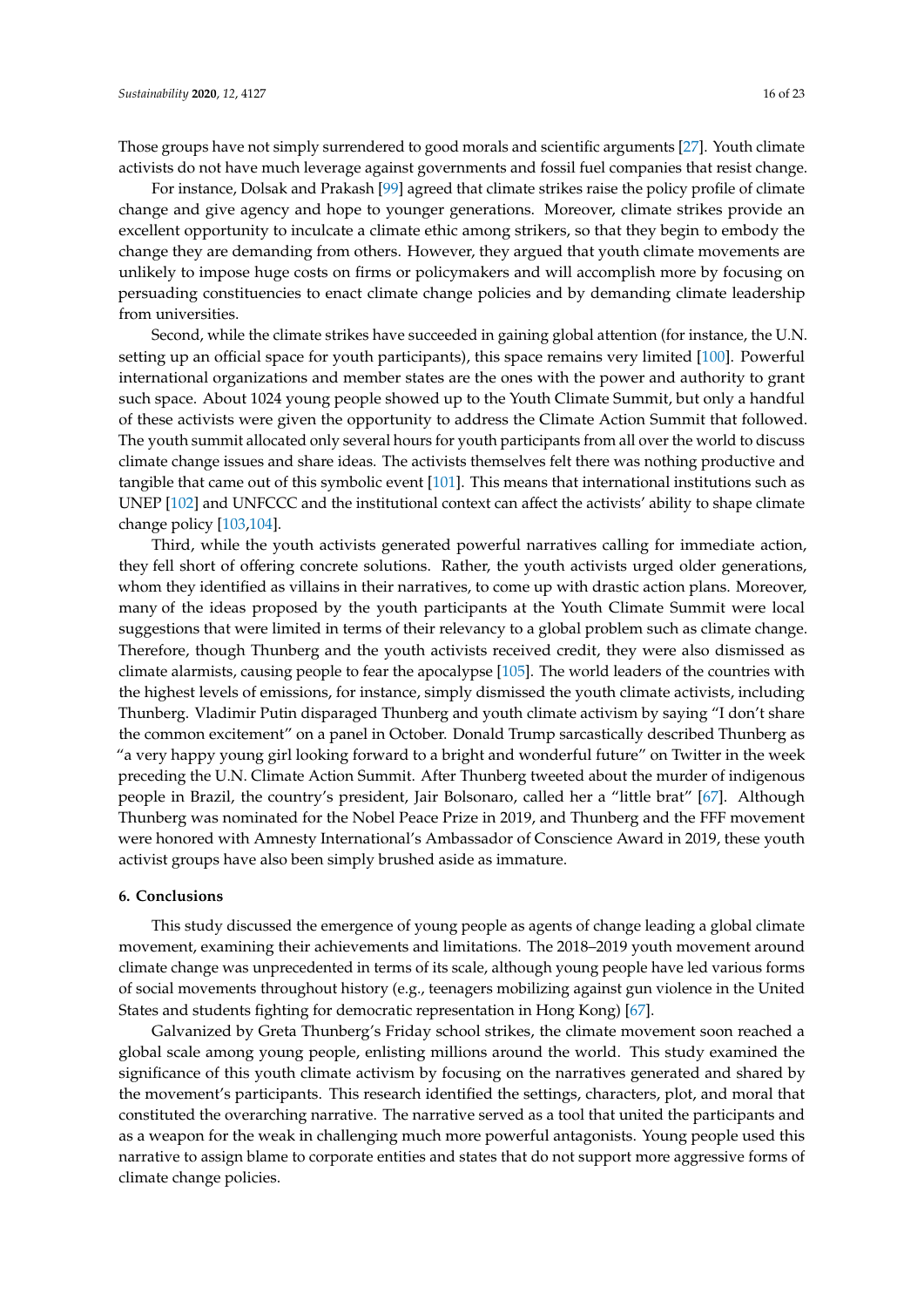This youth movement succeeded in raising the profile of climate change as a pressing global issue of the highest priority, enlisting broad societal endorsement and prompting incremental policy changes on the parts of some states. This youth activism also reminded the world and international organizations such as the U.N. of the need to incorporate the voices of youth into global climate governance. Moreover, youth climate mobilization created a global attitude shift, elevating the importance of climate change in the global agenda and calling for urgent social transformation [\[67\]](#page-20-5). However, the youth climate movement and its participants lacked the power to bring about immediate policy changes. While they portrayed themselves as heroes in their narrative, they were limited in translating their moral authority and legitimacy into power and in offering powerful policy alternatives to the status quo.

Despite this mixed impact, the youth climate movement demonstrated that young people support their peers and other social groups to promote common goals and values and to bring about the social change they desire [\[68,](#page-20-6)[106\]](#page-22-4). This youth mobilization demonstrated the possibilities for leadership and agency among young people at a time when powerful and resourceful governments have backed away from climate change commitments [\[68\]](#page-20-6). This story of activism contrasts sharply with some existing descriptions of young people, which depict them as fragile and helpless victims of climate-induced disaster and physical and psychological distress. Some studies have also portrayed them as a passive and self-centric political group that is not interested in forming networks with others or in resolving environmental issues such as climate change. These youth-led climate movements defied these stereotypes.

This new image of young people as agents of change and as active architects of future climate policymaking suggests the urgency of recognizing them as competent citizens and meaningfully engaging them in deliberative processes [\[68](#page-20-6)[,107](#page-22-5)[–109\]](#page-22-6). Currently, young people and youth organizations are formally represented by YOUNGO as an official constituency of the UNFCCC. However, a recent study shows how youth participants from YOUNGO are hindered by the exercise of power by other stakeholders, which prevents the former from articulating their preferred claims [\[100\]](#page-21-16). Moreover, such an outlet is limited to authorized youth organizations and their members. Given the rising global youth activism and its impact as demonstrated in this study, it is necessary to create multiple formal and informal venues for dialogues with young people so that their interests and ideas are incorporated into global climate governance. This research can serve as an excellent reference material for gaining a deeper understanding of youth narratives regarding climate change as a step toward forging a meaningful partnership with them to tackle this global challenge. For governments and corporate entities whom the youth narratives identified as villains, this study provides insights into how to engage young people by understanding their narratives and perspectives. Such an understanding would enhance climate communication among various actors. For those who intend to resolve the gaps and conflicts between youth and other parties in climate politics, this study can help them design a unifying narrative [\[110\]](#page-22-7) by understanding the stories told by young people. This study also implies that it is crucial to cultivate young people's climate-related knowledge and their resilience and capacity to address climate change in various mitigation and adaptation arenas: this will help lead to a sustainable future and more equitable climate governance [\[22\]](#page-18-10).

While aiming to provide a broad understanding of youth climate movements, this study has several limitations, and therefore, future studies are required. First, this study's evaluation of the 2018–2019 youth climate mobilization remains tentative, mainly drawing from descriptive evidence. It would be feasible to study the movements' outcomes more systematically as their goals are translated into actual policies at state and international levels and as cultural norms associated with climate change diffuse. Drawing from the social movement and narrative studies, one can build hypotheses and test them to measure the effectiveness of movement narratives in generating changes in biographical, political, and cultural domains.

Second, while this study treated the global youth climate movement as a single movement for the sake of addressing the significance of youth activism and mobilization as a whole, youth climate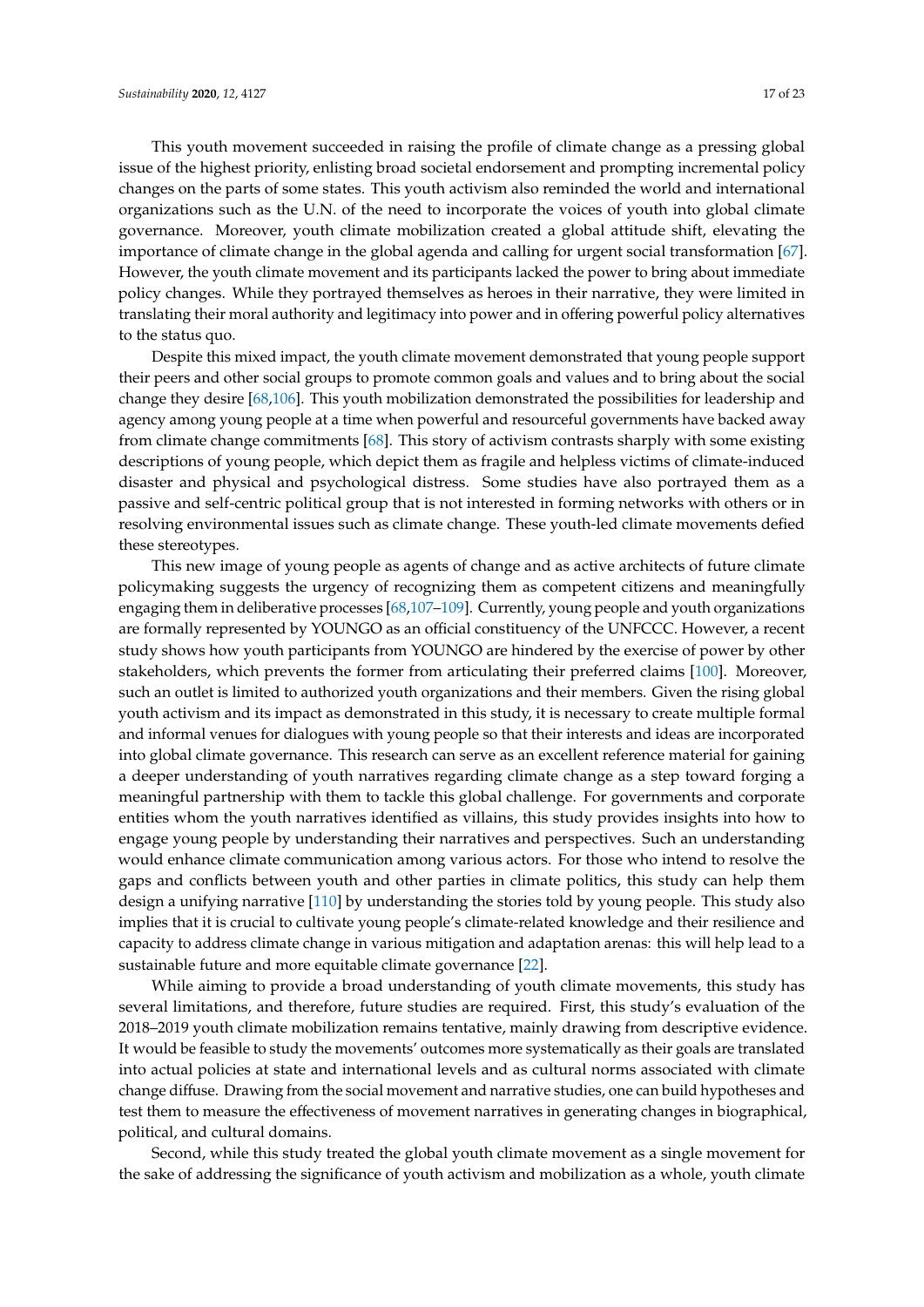movements have exhibited diverse forms and strategies in reality. Likewise, youth narratives have taken multiple forms specific to different cultures around the world [\[68\]](#page-20-6). Future studies could examine the various local sub-narratives that have underpinned such global-scale climate movements and metanarratives. A cross-country comparison of youth climate movements could help to clarify the interactions between the overarching meta-narratives underlying the global youth climate movements and more nuanced, country-specific narratives. This will shed light on diverse motivating factors behind such mobilization, reflecting country-specific concerns raised by youth groups and different solutions. Research on different types of youth dissent [\[111\]](#page-22-8) and the various strategies and tactics employed by youths in different contexts could provide a deeper understanding of youth engagement in climate governance. One can also compare and contrast youth movements across various arenas to see if movement themes and issue types affect various dimensions of youth mobilization such as narratives and the strategies and tactics adopted.

Moreover, this study examined the stories as narrated by youth activists, so future research could explore the counter-narratives generated in response to the youth narratives to see how the interplay between competing narratives shape global climate politics and policymaking. Finally, this study adopted a qualitative method in examining youth narratives. Future studies could conduct a quantitative analysis by using, for instance, corpus analysis [\[112](#page-22-9)[–114\]](#page-22-10), to validate and enrich the findings of this research.

**Author Contributions:** Conceptualization, H.H. and S.W.A.; Formal analysis, H.H.; Funding acquisition, H.H. and S.W.A.; Investigation, H.H.; Project administration, S.W.A.; Validation, H.H. and S.W.A.; Writing—original draft, H.H.; Writing—review & editing, H.H. and S.W.A. All authors have read and agreed to the published version of the manuscript.

**Funding:** This work was supported by the Ministry of Education of the Republic of Korea and the National Research Foundation of Korea (NRF-2019S1A5A2A03043414).

**Acknowledgments:** The authors thank the anonymous reviewers and Mijoo Shin for their insightful comments.

**Conflicts of Interest:** The authors declare no conflicts of interest.

#### **References**

- <span id="page-17-0"></span>1. Bulkeley, H.; Andonova, L.B.; Betsill, M.M.; Compagnon, D.; Hale, T.; Hoffmann, M.J.; Newell, P.; Paterson, M.; Van Deveer, S.D.; Roger, C. *Transnational Climate Change Governance*; Cambridge University Press: Cambridge, UK, 2014.
- <span id="page-17-1"></span>2. Vandenbergh, M.P.; Jonathan, M.G. *The Private Governance Response to Climate Change*; Cambridge University Press: Cambridge, UK, 2017.
- <span id="page-17-2"></span>3. Arora-Jonsson, S. Virtue and vulnerability: Discourses on women, gender and climate change. *Glob. Environ. Chang.* **2011**, *21*, 744–751. [\[CrossRef\]](http://dx.doi.org/10.1016/j.gloenvcha.2011.01.005)
- 4. Cohen, M.G. (Ed.) *Climate Change and Gender in Rich Countries: Work, Public Policy and Action*; Taylor & Francis: Milton Park, UK, 2017.
- 5. Gaard, G. Ecofeminism and climate change. In *Women's Studies International Forum*; Pergamon: Pergamon, Turkey, 2015; Volume 49, pp. 20–33.
- 6. MacGregor, S. Gender and climate change: From impacts to discourses. *J. Indian Ocean Reg.* **2010**, *6*, 223–238. [\[CrossRef\]](http://dx.doi.org/10.1080/19480881.2010.536669)
- 7. Memmott, P.; Reser, J.; Head, B.; Davidson, J.; Nash, D.; O'Rourke, T.; Marshall, K. Aboriginal Responses to Climate Change in Arid Zone Australia: Regional Understandings and Capacity Building for Adaptation. 2013. Available online: https://core.ac.uk/download/pdf/[15164222.pdf](https://core.ac.uk/download/pdf/15164222.pdf) (accessed on 1 December 2019).
- 8. Resurrección, B.P. Persistent women and environment linkages in climate change and sustainable development agendas. In *Women's Studies International Forum*; Pergamon: Pergamon, Turkey, 2013; Volume 40, pp. 33–43.
- <span id="page-17-3"></span>9. Sniderman, A.S.; Shedletzky, A. Aboriginal Peoples and Legal Challenges to Canadian Climate Change Policy. *West. J. Leg. Stud.* **2014**, *4*, 1.
- <span id="page-17-4"></span>10. UN Department of Economic and Social Affairs. *World Youth Report: Youth and 2030 Agenda for Sustainable Development*; UN Department of Economic and Social Affairs: New York, NY, USA, 2018.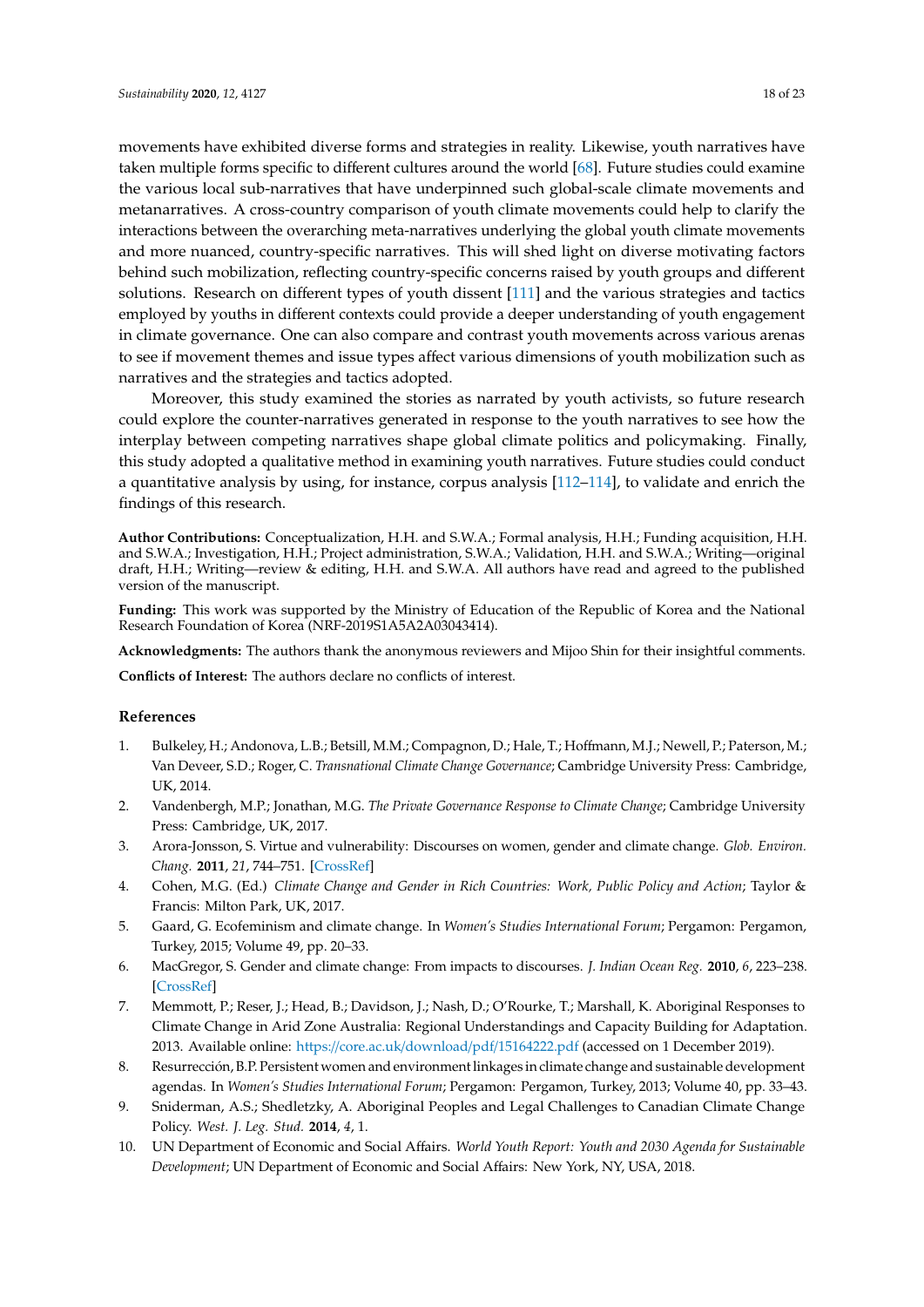- <span id="page-18-0"></span>11. Eskenazi, B.; Etzel, R.A.; Sripada, K.; Cairns, M.R.; Hertz-Picciotto, I.; Kordas, K.; Suárez-López, J.R. The International Society for Children's Health and the Environment Commits to Reduce Its Carbon Footprint to Safeguard Children's Health. *Environ. Health Perspect.* **2020**, *128*, 014501. [\[CrossRef\]](http://dx.doi.org/10.1289/EHP6578)
- <span id="page-18-1"></span>12. American Academy of Pediatrician. Climate Change and Children's Health. Available online: https://www.aap.org/en-us/advocacy-and-policy/[aap-health-initiatives](https://www.aap.org/en-us/advocacy-and-policy/aap-health-initiatives/climate-change/Pages/Climate-Change-and-Childrens-Health.aspx)/climate-change/Pages/ [Climate-Change-and-Childrens-Health.aspx](https://www.aap.org/en-us/advocacy-and-policy/aap-health-initiatives/climate-change/Pages/Climate-Change-and-Childrens-Health.aspx) (accessed on 10 December 2019).
- 13. Majeed, H.; Lee, J. The impact of climate change on youth depression and mental health. *Lancet Planet. Health* **2017**, *1*, e94–e95. [\[CrossRef\]](http://dx.doi.org/10.1016/S2542-5196(17)30045-1)
- <span id="page-18-2"></span>14. Sanson, A.V.; Van Hoorn, J.; Burke, S.E. Responding to the Impacts of the Climate Crisis on Children and Youth. *Child Dev. Perspect.* **2019**, *13*, 201–207. [\[CrossRef\]](http://dx.doi.org/10.1111/cdep.12342)
- <span id="page-18-3"></span>15. Ensor, M.O. Youth, Climate Change, and Peace in South Sudan. *Peace Rev.* **2013**, *25*, 526–533. [\[CrossRef\]](http://dx.doi.org/10.1080/10402659.2013.846170)
- <span id="page-18-4"></span>16. Parker, L. Kids Suing Governments about Climate: It's a Global Trend. *National Geographic*, 26 June 2019. Available online: https://[www.nationalgeographic.com](https://www.nationalgeographic.com/environment/2019/06/kids-suing-governments-about-climate-growing-trend/)/environment/2019/06/kids-suing-governments[about-climate-growing-trend](https://www.nationalgeographic.com/environment/2019/06/kids-suing-governments-about-climate-growing-trend/)/ (accessed on 2 December 2019).
- <span id="page-18-5"></span>17. Our Children's Trust, n. d. Juliana v. U.S. Available online: https://[www.ourchildrenstrust.org](https://www.ourchildrenstrust.org/juliana-v-us)/juliana-v-us (accessed on 2 December 2019).
- <span id="page-18-6"></span>18. UN Development Program. Fast Facts: Youth and Climate Change. November 2015. Available online: https://reliefweb.int/sites/reliefweb.int/files/resources/[FF-Youth-Engagement-Climate%20Change\\_](https://reliefweb.int/sites/reliefweb.int/files/resources/FF-Youth-Engagement-Climate%20Change_Nov2015.pdf) [Nov2015.pdf](https://reliefweb.int/sites/reliefweb.int/files/resources/FF-Youth-Engagement-Climate%20Change_Nov2015.pdf) (accessed on 29 August 2019).
- <span id="page-18-7"></span>19. Costanza-Chock, S. *Youth and Social Movements: Key Lessons for Allies*; Berkman Center Research Publication; Berkman Klein Center for Internet & Society at Harvard Law School: Cambridge, MA, USA, 2012. [\[CrossRef\]](http://dx.doi.org/10.2139/ssrn.2199531)
- <span id="page-18-8"></span>20. Twenge, J.M.; Campbell, W.K.; Freeman, E.C. Generational differences in young adults' life goals, concern for others, and civic orientation, 1966–2009. *J. Personal. Soc. Psychol.* **2012**, *102*, 1045. [\[CrossRef\]](http://dx.doi.org/10.1037/a0027408)
- <span id="page-18-9"></span>21. Ouellett, M.L. Systemic pathways for social transformation: School change, multicultural organization development, multicultural education, and LGBT youth. *J. Gay Lesbian Bisexual Identity* **1996**, *1*, 273–294.
- <span id="page-18-10"></span>22. Johnson, L.R.; Johnson-Pynn, J.S.; Lugumya, D.L.; Kityo, R.; Drescher, C.F. Cultivating youth's capacity to address climate change in Uganda. *Int. Perspect. Psychol. Res. Pract. Consult.* **2013**, *2*, 29–44. [\[CrossRef\]](http://dx.doi.org/10.1037/a0031053)
- <span id="page-18-11"></span>23. Fløttum, K.; Gjerstad, Ø. Narratives in climate change discourse. *Wiley Interdiscip. Rev. Clim. Chang.* **2017**, *8*, e429. [\[CrossRef\]](http://dx.doi.org/10.1002/wcc.429)
- <span id="page-18-12"></span>24. Jones, M.D. Cultural characters and climate change: How heroes shape our perception of climate science. *Soc. Sci. Q.* **2014**, *95*, 1–39. [\[CrossRef\]](http://dx.doi.org/10.1111/ssqu.12043)
- <span id="page-18-13"></span>25. Jones, M.D. Communicating climate change: Are stories better than "just the facts"? *Policy Stud. J.* **2014**, *42*, 644–673. [\[CrossRef\]](http://dx.doi.org/10.1111/psj.12072)
- <span id="page-18-14"></span>26. Galvin, R. What does it mean to make a moral claim? A Wittgensteinian approach to energy justice. *Energy Res. Soc. Sci.* **2019**, *54*, 176–184. [\[CrossRef\]](http://dx.doi.org/10.1016/j.erss.2019.04.018)
- <span id="page-18-15"></span>27. Galvin, R. Power, evil and resistance in social structure: A sociology for energy research in a climate emergency. *Energy Res. Soc. Sci.* **2020**, *61*, 101361. [\[CrossRef\]](http://dx.doi.org/10.1016/j.erss.2019.101361)
- <span id="page-18-16"></span>28. Diani, M. The concept of social movement. *Sociol. Rev.* **1992**, *40*, 1–25. [\[CrossRef\]](http://dx.doi.org/10.1111/j.1467-954X.1992.tb02943.x)
- <span id="page-18-17"></span>29. Gamson, W.A. Political discourse and collective action. *Int. Soc. Mov. Res.* **1988**, *1*, 219–244.
- 30. Snow, D.A.; Benford, R.D. Master Frames and Cycles of Protest. In *Frontiers in Social Movement Theory*; Morris, A.D., Mueller, C.M., Eds.; Yale University Press: New Haven, CT, USA; London, UK, 1992; pp. 133–155.
- 31. Kurzman, C. Structural opportunity and perceived opportunity in social-movement theory: The Iranian revolution of 1979. *Am. Sociol. Rev.* **1996**, *61*, 153–170. [\[CrossRef\]](http://dx.doi.org/10.2307/2096411)
- 32. McAdam, D.; Tarrow, S.; Tilly, C. Toward an Integrated Perspective on Social Movements and Revolution. In *Comparative Politics: Rationality, Culture and Structure*; Lichbach, M.I., Zuckerman, A.S., Eds.; Cambridge University Press: Cambridge, UK, 1997; pp. 142–173.
- 33. Oliver, P.; Johnston, H. What a good idea! Ideologies and frames in social movement research. *Mobilization Int. Q.* **2000**, *5*, 37–54. [\[CrossRef\]](http://dx.doi.org/10.17813/maiq.5.1.g54k222086346251)
- 34. Edwards, B.; McCarthy, J.D. Resources and social movement mobilization. In *The Blackwell Companion to Social Movements*; Blackwell Publishing Ltd.: Oxford, UK, 2004; pp. 116–152.
- 35. McAdam, D. *Political Process and the Development of Black Insurgency, 1930–1970*; University of Chicago Press: Chicago, IL, USA, 2010.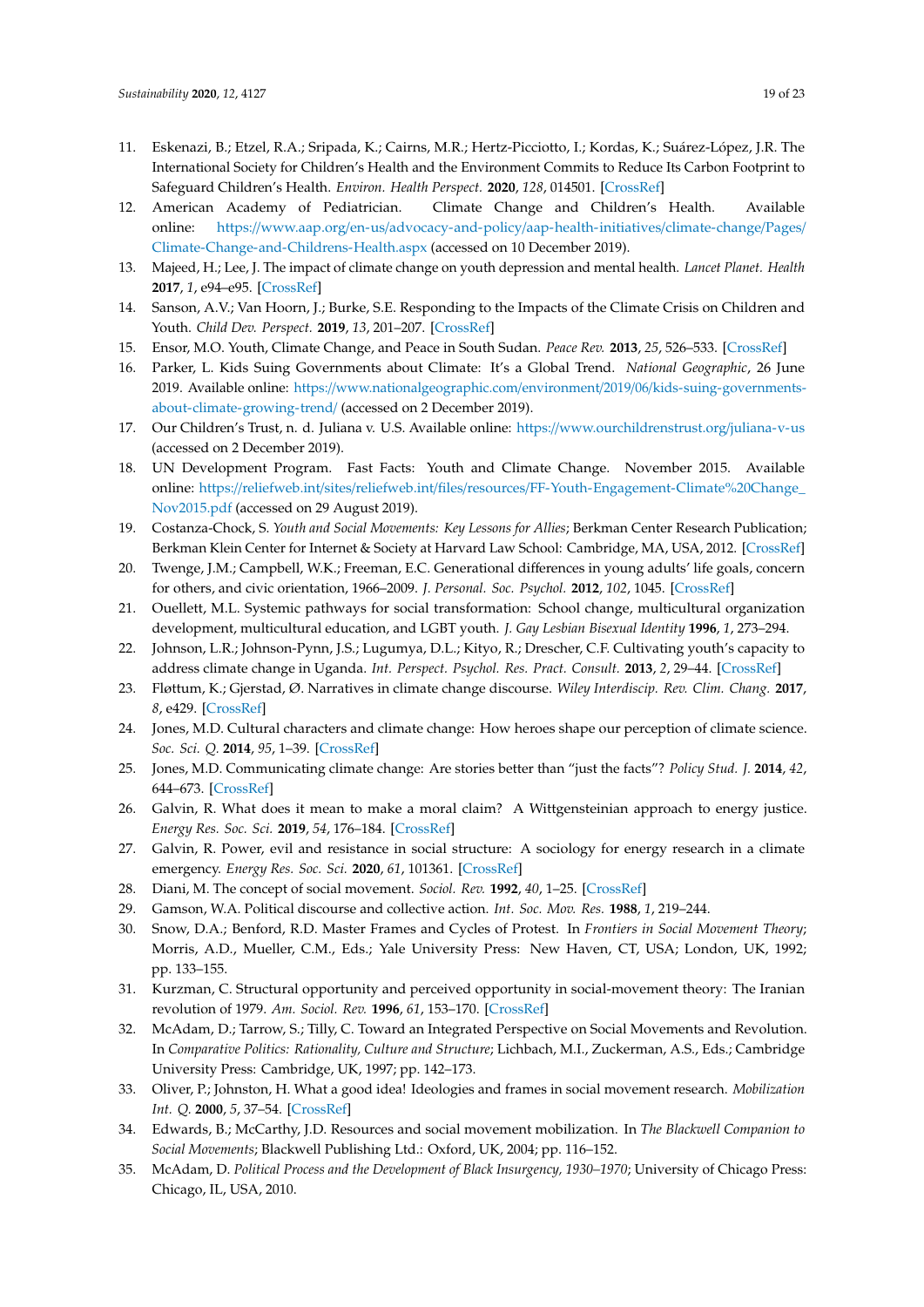- <span id="page-19-0"></span>36. Della Porta, D.; Diani, M. *Social Movements: An Introduction*; John Wiley & Sons: Hoboken, NJ, USA, 2020.
- <span id="page-19-1"></span>37. Taylor, V.; Whittier, N.E. Collective Identities in Social Movement Communities: Lesbian Feminist Mobilization. In *Frontiers in Social Movement Theory*; Morris, A.D., McClurg-Mueller, C., Eds.; Yale University Press: New Haven, CT, USA, 1992; pp. 104–129.
- <span id="page-19-4"></span>38. Polletta, F. Contending stories: Narrative in social movements. *Qual. Sociol.* **1998**, *21*, 419–446. [\[CrossRef\]](http://dx.doi.org/10.1023/A:1023332410633)
- 39. Polletta, F. 'It was like a fever . . . ' Narrative and identity in social protest. *Soc. Probl.* **1998**, *45*, 137–159. [\[CrossRef\]](http://dx.doi.org/10.2307/3097241)
- 40. Nepstad, S. Creating transnational solidarity: The use of narrative in the US-Central America peace movement. *Mobilization Int. Q.* **2001**, *6*, 21–36. [\[CrossRef\]](http://dx.doi.org/10.17813/maiq.6.1.8606h50k7135180h)
- 41. Naples, N. *Feminism and Method: Ethnography, Discourse Analysis, and Activist Research*; Routledge: New York, NY, USA, 2003.
- <span id="page-19-2"></span>42. Olsen, K.A. Telling our stories: Narrative and framing in the movement for same-sex marriage. *Soc. Mov. Stud.* **2014**, *13*, 248–266. [\[CrossRef\]](http://dx.doi.org/10.1080/14742837.2013.842464)
- <span id="page-19-3"></span>43. Piggot, G. The influence of social movements on policies that constrain fossil fuel supply. *Clim. Policy* **2018**, *18*, 942–954. [\[CrossRef\]](http://dx.doi.org/10.1080/14693062.2017.1394255)
- <span id="page-19-5"></span>44. Hulme, M. *Why We Disagree about Climate Change*; Cambridge University Press: Cambridge, UK, 2009.
- 45. Nisbet, M.C. Communicating climate change: Why frames matter for public engagement. *Environ. Sci. Policy Sustain. Dev.* **2009**, *51*, 12–23. [\[CrossRef\]](http://dx.doi.org/10.3200/ENVT.51.2.12-23)
- 46. Grundmann, R.; Krishnamurthy, R. The discourse of climate change: A corpus-based approach. *CADAAD* **2010**, *4*, 125–146.
- 47. Nerlich, B.; Koteyko, N.; Brown, B. Theory and language of climate change communication. *WIREs Clim. Chang.* **2010**, *1*, 97–110. [\[CrossRef\]](http://dx.doi.org/10.1002/wcc.2)
- <span id="page-19-12"></span>48. Jones, M.D.; Song, G. Making sense of climate change: How story frames shape cognition. *Political Psychol.* **2014**, *35*, 447–476. [\[CrossRef\]](http://dx.doi.org/10.1111/pops.12057)
- 49. Jackson, M. Glaciers and climate change: Narratives of ruined futures. *WIREs Clim. Chang.* **2015**, *6*, 479–492. [\[CrossRef\]](http://dx.doi.org/10.1002/wcc.351)
- <span id="page-19-6"></span>50. Fløttum, K.; Gjerstad, Ø. Arguing for climate policy through the linguistic construction of narratives and voices: The case of the South-African green paper "National Climate Change Response". *Clim. Chang.* **2013**, *118*, 417–430. [\[CrossRef\]](http://dx.doi.org/10.1007/s10584-012-0654-7)
- <span id="page-19-7"></span>51. Jones, M.D.; McBeth, M.K. A narrative policy framework: Clear enough to be wrong? *Policy Stud. J.* **2010**, *38*, 329–353. [\[CrossRef\]](http://dx.doi.org/10.1111/j.1541-0072.2010.00364.x)
- 52. Shanahan, E.A.; Jones, M.D.; McBeth, M.K.; Lane, R.R. An angel on the wind: How heroic policy narratives shape policy realities. *Policy Stud. J.* **2013**, *41*, 453–483. [\[CrossRef\]](http://dx.doi.org/10.1111/psj.12025)
- <span id="page-19-8"></span>53. McBeth, M.K.; Jones, M.D.; Shanahan, E.A. The Narrative Policy Framework. In *Theories of the Policy Process*; Paul, A.S., Christopher, M.W., Eds.; Westview Press: Boulder, CO, USA, 2014; pp. 225–266.
- <span id="page-19-9"></span>54. Fischer, F. *Reframing Public Policy: Discursive Politics and Deliberative Practices*; Oxford University Press: Oxford, UK, 2003.
- <span id="page-19-10"></span>55. Giugni, M. Was It Worth the Effort? The Outcomes and Consequences of Social Movements. *Annu. Rev. Sociol.* **1998**, *98*, 371–393. [\[CrossRef\]](http://dx.doi.org/10.1146/annurev.soc.24.1.371)
- 56. Earl, J. Methods, movements, and outcomes. *Res. Soc. Mov. Confl. Chang.* **2000**, *22*, 9–13.
- 57. Burstein, P.; Linton, A. The impact of political parties, interest groups and social movement organizations on public policy: Some recent evidence and theoretical concerns. *Soc. Forces* **2002**, *81*, 380–408. [\[CrossRef\]](http://dx.doi.org/10.1353/sof.2003.0004)
- 58. Meyer, D. Social Movements and Public Policy: Eggs, Chicken, and Theory. In *Routing the Opposition: Social Movements, Public Policy, and Democracy*; Meyer, D., Jenness, V., Ingram, H., Eds.; University of Minnesota Press: Minneapolis, MN, USA, 2005; pp. 1–26.
- 59. Jenkins, J.C.; Form, W. Social Movements and Social Change. In *The Handbook of Political Sociology: States, Civil Societies, and Globalization*; Janoski, T., Alford, R., Hicks, A., Schwartz, M.A., Eds.; Cambridge University Press: Cambridge, UK, 2006; pp. 331–349.
- 60. Bosi, L.; Uba, K. Introduction: The outcomes of social movements. *Mobilization Int. Q.* **2009**, *14*, 409–415. [\[CrossRef\]](http://dx.doi.org/10.17813/maiq.14.4.m1408k812244744h)
- <span id="page-19-11"></span>61. Giugni, M.; Bosi, L.; Uba, K. Outcomes of Social Movements and Protest Activities. In *Oxford Bibliographies in Political Science*; Oxford University Press: Oxford, UK, 2013. [\[CrossRef\]](http://dx.doi.org/10.1093/OBO/9780199756223-0037)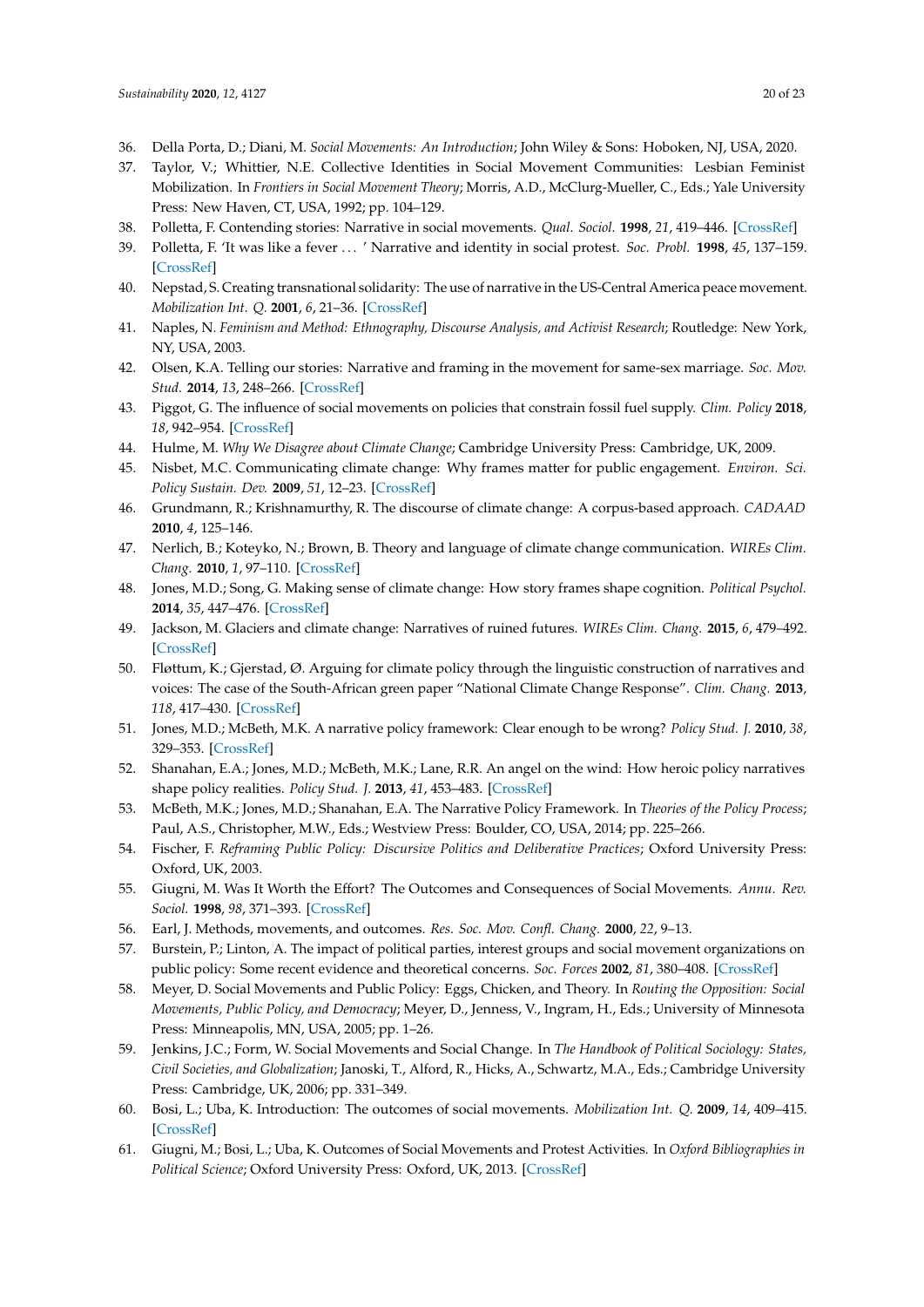- <span id="page-20-0"></span>62. McBeth, M.K.; Shanahan, E.A.; Jones, M.D. The science of storytelling: Measuring policy beliefs in Greater Yellowstone. *Soc. Nat. Resour.* **2005**, *18*, 413–429. [\[CrossRef\]](http://dx.doi.org/10.1080/08941920590924765)
- <span id="page-20-11"></span><span id="page-20-1"></span>63. Bengtsson, M. How to plan and perform a qualitative study using content analysis. *NursingPlus Open* **2016**, *2*, 8–14. [\[CrossRef\]](http://dx.doi.org/10.1016/j.npls.2016.01.001)
- <span id="page-20-2"></span>64. Hsieh, H.F.; Shannon, S.E. Three approaches to qualitative content analysis. *Qual. Health Res.* **2005**, *15*, 1277–1288. [\[CrossRef\]](http://dx.doi.org/10.1177/1049732305276687)
- <span id="page-20-3"></span>65. Cullis-Suzuki, S. Speech at UN Conference on Environment and Development. 1992. Available online: https://www.americanrhetoric.com/speeches/[severnsuzukiunearthsummit.htm](https://www.americanrhetoric.com/speeches/severnsuzukiunearthsummit.htm) (accessed on 10 August 2019).
- <span id="page-20-4"></span>66. BBC News. Who Is Greta Thunberg, the Teenage Climate Change Activist? 28 January 2020. Available online: https://www.bbc.com/news/[world-europe-49918719](https://www.bbc.com/news/world-europe-49918719) (accessed on 29 January 2020).
- <span id="page-20-5"></span>67. Alter, C.; Haynes, S.; Worland, J. Person of the Year: Greta Thunberg. *Time Mag.* **2019**, *194*, 27–28. Available online: https://time.com/[person-of-the-year-2019-greta-thunberg](https://time.com/person-of-the-year-2019-greta-thunberg/)/ (accessed on 29 January 2020).
- <span id="page-20-6"></span>68. Thomas, A.; Cretney, R.; Hayward, B. Student strike 4 climate: Justice, emergency, and citizenship. *N. Z. Geogr.* **2019**, *75*, 96–100. [\[CrossRef\]](http://dx.doi.org/10.1111/nzg.12229)
- <span id="page-20-7"></span>69. Haynes, S. After Climate Strikes, Students want more. *Time Mag.* **2019**, *193*, 7–8.
- <span id="page-20-8"></span>70. UN. Climate Action: Youth Summit. Available online: https://www.un.org/en/climatechange/[youth-summit.](https://www.un.org/en/climatechange/youth-summit.shtml) [shtml](https://www.un.org/en/climatechange/youth-summit.shtml) (accessed on 30 August 2019).
- <span id="page-20-9"></span>71. Milman, O. Greta Thunberg Condemns World Leaders in Emotional Speech at UN. *Guardian*, 23 September 2019. Available online: https://www.theguardian.com/environment/2019/sep/23/[greta-thunberg-speech-un-](https://www.theguardian.com/environment/2019/sep/23/greta-thunberg-speech-un-2019-address)[2019-address](https://www.theguardian.com/environment/2019/sep/23/greta-thunberg-speech-un-2019-address) (accessed on 25 September 2019).
- <span id="page-20-10"></span>72. Actions on Climate Emergency. Legitimation within FFF. Available online: https://[eci.fridaysforfuture.org](https://eci.fridaysforfuture.org/en/legitimation/)/ en/[legitimation](https://eci.fridaysforfuture.org/en/legitimation/)/ (accessed on 10 December 2019).
- 73. Fridays for Future. Available online: https://[fridaysforfuture.org](https://fridaysforfuture.org/statistics/list-countries)/statistics/list-countries (accessed on 2 February 2020).
- <span id="page-20-12"></span>74. Intergovernmental Panel on Climate Change. *Global Warming of 1.5C Summary for Policy Makers*; Intergovernmental Panel on Climate Change: Incheon, Korea, 2018.
- <span id="page-20-13"></span>75. Thunberg, G. A Speech to the French National Assembly. 23 July 2019. Available online: https://[www.](https://www.fridaysforfuture.org/greta-speeches#greta_speech_july23_2019) fridaysforfuture.org/[greta-speeches#greta\\_speech\\_july23\\_2019](https://www.fridaysforfuture.org/greta-speeches#greta_speech_july23_2019) (accessed on 27 September 2019).
- <span id="page-20-14"></span>76. Thunberg, G. A Speech at the World Economic Forum. 22 January 2019. Available online: https://[www.](https://www.fridaysforfuture.org/greta-speeches#greta_speech_jan22_2019) fridaysforfuture.org/[greta-speeches#greta\\_speech\\_jan22\\_2019](https://www.fridaysforfuture.org/greta-speeches#greta_speech_jan22_2019) (accessed on 2 December 2019).
- <span id="page-20-15"></span>77. Sutter, J.; Davidson, L. Teens Tell Climate Negotiators They Aren't Mature Enough. *CNN*, 17 December 2018. Available online: https://edition.cnn.com/2018/12/16/world/[greta-thunberg-cop24](https://edition.cnn.com/2018/12/16/world/greta-thunberg-cop24/index.html)/index.html (accessed on 20 December 2019).
- <span id="page-20-16"></span>78. Thunberg, G. A Speech to the UN Climate Action Summit. 23 September 2019. Available online: https://www.usatoday.com/story/news/2019/09/23/[greta-thunberg-tells-un-summit-youth-not](https://www.usatoday.com/story/news/2019/09/23/greta-thunberg-tells-un-summit-youth-not-forgive-climate-inaction/2421335001/)[forgive-climate-inaction](https://www.usatoday.com/story/news/2019/09/23/greta-thunberg-tells-un-summit-youth-not-forgive-climate-inaction/2421335001/)/2421335001/ (accessed on 27 September 2019).
- <span id="page-20-17"></span>79. Thunberg, G. A Speech to the World Economic Forum. 21 January 2020. Available online: https://[www.](https://www.weforum.org/agenda/2020/01/greta-thunberg-davos-message-climate-change/) weforum.org/agenda/2020/01/[greta-thunberg-davos-message-climate-change](https://www.weforum.org/agenda/2020/01/greta-thunberg-davos-message-climate-change/)/ (accessed on 23 January 2020).
- <span id="page-20-18"></span>80. UN News. At UN, Youth Activists Press for Bold Action on Climate Emergency, Vow to Hold Leaders Accountable at the Ballot Box. 21 September 2019. Available online: https://[news.un.org](https://news.un.org/en/story/2019/09/1046962)/en/story/2019/09/ [1046962](https://news.un.org/en/story/2019/09/1046962) (accessed on 30 September 2019).
- <span id="page-20-19"></span>81. Ibrahim, F. Finally, the Climate Change Movement is Embracing Diversity. *I-D Newsletter*, 12 April 2019. Available online: https://i-d.vice.com/en\_us/article/xwnqpk/[youth-strike-4-climate-diversity](https://i-d.vice.com/en_us/article/xwnqpk/youth-strike-4-climate-diversity-intersectionality)[intersectionality](https://i-d.vice.com/en_us/article/xwnqpk/youth-strike-4-climate-diversity-intersectionality) (accessed on 13 August 2019).
- <span id="page-20-20"></span>82. Laframboise, K. We Will Not Be Bystanders: Greta Thunberg Tells Hundreds of Thousands at Montreal Climate March. *Global News*, 27 September 2019. Available online: https://[globalnews.ca](https://globalnews.ca/news/5957337/montreal-climate-change-march-sept-27/)/news/5957337/ [montreal-climate-change-march-sept-27](https://globalnews.ca/news/5957337/montreal-climate-change-march-sept-27/)/ (accessed on 28 October 2019).
- <span id="page-20-21"></span>83. Thunberg, G. Our House is Falling Apart, and We Are Rapidly Running out of Time. A Speech to EU Parliament. Strasbourg, Germany. 16 April 2019. Available online: https://[speakola.com](https://speakola.com/ideas/greta-thunberg-speech-to-eu-parliament-2019)/ideas/greta[thunberg-speech-to-eu-parliament-2019](https://speakola.com/ideas/greta-thunberg-speech-to-eu-parliament-2019) (accessed on 3 October 2019).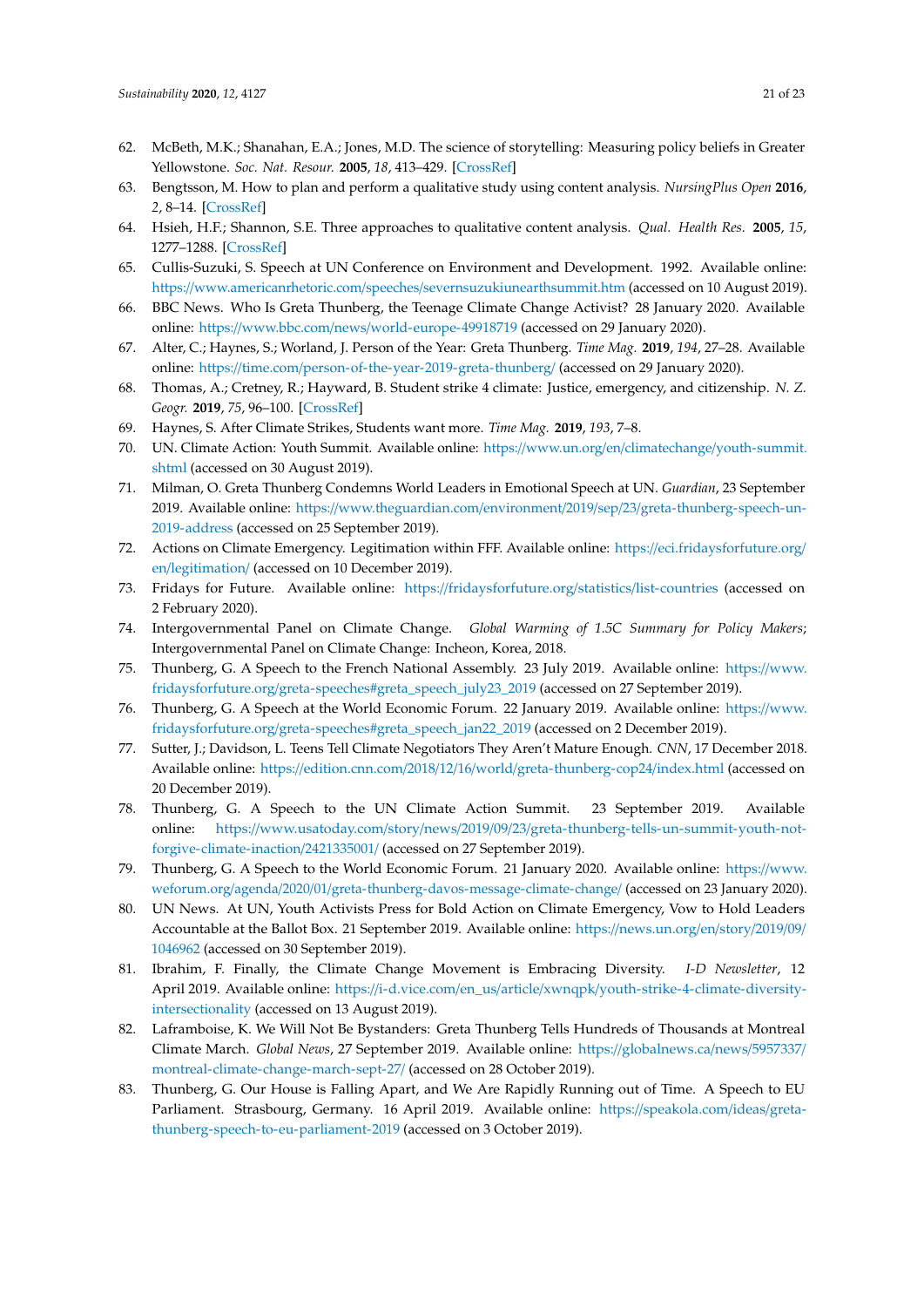- <span id="page-21-0"></span>84. Thunberg, G. A Speech Delivered to the European Economic and Social Committee Event, Civil Society for rEUnaissance. Brussels, Belgium. 21 February 2019. Available online: https://[www.eesc.europa.eu](https://www.eesc.europa.eu/en/news-media/videos/youre-acting-spoiled-irresponsible-children-speech-greta-thunberg-climate-activist)/en/newsmedia/videos/[youre-acting-spoiled-irresponsible-children-speech-greta-thunberg-climate-activist](https://www.eesc.europa.eu/en/news-media/videos/youre-acting-spoiled-irresponsible-children-speech-greta-thunberg-climate-activist) (accessed on 3 October 2019).
- <span id="page-21-1"></span>85. Global Youth Climate Action Declaration. 23 September 2019. Available online: https://[www.unmgcy.org](https://www.unmgcy.org/global-youth-climate-action-declaration-preamble)/ [global-youth-climate-action-declaration-preamble](https://www.unmgcy.org/global-youth-climate-action-declaration-preamble) (accessed on 24 September 2019).
- <span id="page-21-2"></span>86. Thunberg, G. The Disarming Case to Act Right now on Climate Change. November 2018. Available online: https://www.fridaysforfuture.org/[greta-speeches#greta\\_speech\\_tedx](https://www.fridaysforfuture.org/greta-speeches#greta_speech_tedx) (accessed on 1 December 2019).
- <span id="page-21-3"></span>87. Democracy Now! We Are Striking to Disrupt the System: An Hour with 16-Year-Old Climate Activist Greta Thunberg. 11 September 2019. Available online: https://[www.democracynow.org](https://www.democracynow.org/2019/9/11/greta_thunberg_swedish_activist_climate_crisis)/2019/9/11/greta\_thunberg\_ [swedish\\_activist\\_climate\\_crisis](https://www.democracynow.org/2019/9/11/greta_thunberg_swedish_activist_climate_crisis) (accessed on 12 September 2019).
- <span id="page-21-4"></span>88. Guardian. Our House is on Fire: Greta Thunberg, 16, Urges Leaders to Act on Climate. 25 January 2019. Available online: https://www.theguardian.com/environment/2019/jan/25/[our-house-is-on-fire-greta](https://www.theguardian.com/environment/2019/jan/25/our-house-is-on-fire-greta-thunberg16-urges-leaders-to-act-on-climate)[thunberg16-urges-leaders-to-act-on-climate](https://www.theguardian.com/environment/2019/jan/25/our-house-is-on-fire-greta-thunberg16-urges-leaders-to-act-on-climate) (accessed on 12 August 2019).
- <span id="page-21-5"></span>89. Thunberg, G.; Hinchliffe, J.; Ferreira de Assis, D.; Panichine, J.E.P.; Jullian, R.; Neubauer, L.; Kangujam, L.; Wicker, D.; Haddad, J.; Adenike, O.; et al. At Davos We Will Tell World Leaders to Abandon the Fossil Fuel Economy. *Guardian*, 10 January 2020. Available online: https://[www.theguardian.com](https://www.theguardian.com/commentisfree/2020/jan/10/greta-thunberg-davos-tycoons-fossil-fuels-dismantle-climate-crisis)/commentisfree/2020/ jan/10/[greta-thunberg-davos-tycoons-fossil-fuels-dismantle-climate-crisis](https://www.theguardian.com/commentisfree/2020/jan/10/greta-thunberg-davos-tycoons-fossil-fuels-dismantle-climate-crisis) (accessed on 20 January 2020).
- <span id="page-21-6"></span>90. Amnesty International. Greta Thunberg Given Amnesty's 2019 Ambassador of Conscience Award. 7 June 2019. Available online: https://www.amnesty.org.uk/press-releases/[greta-thunberg-given-amnestys-2019](https://www.amnesty.org.uk/press-releases/greta-thunberg-given-amnestys-2019-ambassador-conscience-award) [ambassador-conscience-award](https://www.amnesty.org.uk/press-releases/greta-thunberg-given-amnestys-2019-ambassador-conscience-award) (accessed on 23 September 2019).
- <span id="page-21-7"></span>91. Han, H.; Barnett-Loro, C. To support a stronger climate movement, focus research on building collective power. *Front. Commun.* **2018**, *3*, 55. [\[CrossRef\]](http://dx.doi.org/10.3389/fcomm.2018.00055)
- <span id="page-21-8"></span>92. McAdam, D. Social movement theory and the prospects for climate change activism in the United States. *Annu. Rev. Political Sci.* **2017**, *20*, 189–208. [\[CrossRef\]](http://dx.doi.org/10.1146/annurev-polisci-052615-025801)
- <span id="page-21-9"></span>93. Munawar, A. Social Media Reactions: Greta Thunberg, UN Climate Action Summit 2019. *Meltwater*, 1 October 2019. Available online: https://www.meltwater.com/ap/blog/[social-media-reactions-greta](https://www.meltwater.com/ap/blog/social-media-reactions-greta-thunberg-un-climate-action-summit-2019/)[thunberg-un-climate-action-summit-2019](https://www.meltwater.com/ap/blog/social-media-reactions-greta-thunberg-un-climate-action-summit-2019/)/ (accessed on 3 October 2019).
- <span id="page-21-10"></span>94. Guardian. Climate Strike Named 2019 Word of the Year by Collins Dictionary. 7 November 2019. Available online: https://www.theguardian.com/books/2019/nov/07/[climate-strike-named-2019-word-of-the-year-by](https://www.theguardian.com/books/2019/nov/07/climate-strike-named-2019-word-of-the-year-by-collins-dictionary)[collins-dictionary](https://www.theguardian.com/books/2019/nov/07/climate-strike-named-2019-word-of-the-year-by-collins-dictionary) (accessed on 8 November 2019).
- <span id="page-21-11"></span>95. Guardian. Oxford Dictionaries Declares Climate Emergency the Word of 2019. 21 November 2019. Available online: https://www.theguardian.com/environment/2019/nov/21/[oxford-dictionaries-declares](https://www.theguardian.com/environment/2019/nov/21/oxford-dictionaries-declares-climate-emergency-the-word-of-2019)[climate-emergency-the-word-of-2019](https://www.theguardian.com/environment/2019/nov/21/oxford-dictionaries-declares-climate-emergency-the-word-of-2019) (accessed on 24 November 2019).
- <span id="page-21-12"></span>96. Myers, V. Global Climate Strike Demonstrates Mass Movement to Address Climate Change. American Federation of Teachers. 2019. Available online: https://www.aft.org/news/[global-climate-strike](https://www.aft.org/news/global-climate-strike-demonstrates-mass-movement-address-climate-change)[demonstrates-mass-movement-address-climate-change](https://www.aft.org/news/global-climate-strike-demonstrates-mass-movement-address-climate-change) (accessed on 1 December 2019).
- <span id="page-21-13"></span>97. Education International. Teachers Support Students in Their Fight against Climate Change. 22 February 2019. Available online: https://www.ei-ie.org/en/detail/16165/[teachers-support-students-in-their-fight-against](https://www.ei-ie.org/en/detail/16165/teachers-support-students-in-their-fight-against-climate-change?fbclid=IwAR21EST9dVjEHia4SR8ljfw8DqhrVlTPV-c9gDTHWjDHmAyGRCzdoNBepe4)climate-change?fbclid=[IwAR21EST9dVjEHia4SR8ljfw8DqhrVlTPV-c9gDTHWjDHmAyGRCzdoNBepe4](https://www.ei-ie.org/en/detail/16165/teachers-support-students-in-their-fight-against-climate-change?fbclid=IwAR21EST9dVjEHia4SR8ljfw8DqhrVlTPV-c9gDTHWjDHmAyGRCzdoNBepe4) (accessed on 23 September 2019).
- <span id="page-21-14"></span>98. Declaration on Children, Youth, and Climate Action. 2019. Available online: https://[www.voicesofyouth.org](https://www.voicesofyouth.org/campaign/cop25-join-declaration-children-youth-and-climate-action)/ campaign/[cop25-join-declaration-children-youth-and-climate-action](https://www.voicesofyouth.org/campaign/cop25-join-declaration-children-youth-and-climate-action) (accessed on 10 December 2019).
- <span id="page-21-15"></span>99. Dolsak, N.; Prakash, A. Climate Strikes: What They Accomplish and How They Could Have More Impact. *Forbes*, 14 September 2019. Available online: https://[www.forbes.com](https://www.forbes.com/sites/prakashdolsak/2019/09/14/climate-strikes-what-they-accomplish-and-how-they-could-have-more-impact/#6bd351285eed)/sites/prakashdolsak/2019/09/14/ [climate-strikes-what-they-accomplish-and-how-they-could-have-more-impact](https://www.forbes.com/sites/prakashdolsak/2019/09/14/climate-strikes-what-they-accomplish-and-how-they-could-have-more-impact/#6bd351285eed)/#6bd351285eed (accessed on 15 September 2019).
- <span id="page-21-16"></span>100. Thew, H.; Middlemiss, L.; Paavola, J. "Youth is not a political position": Exploring justice claims-making in the UN Climate Change Negotiations. *Glob. Environ. Chang.* **2020**, *61*, 102036. [\[CrossRef\]](http://dx.doi.org/10.1016/j.gloenvcha.2020.102036)
- <span id="page-21-17"></span>101. Lubben, A. Teen Climate Activists Wanted Real Action. The UN Gave Them iMovie Lessons and a Games of Thrones Actor. *Vice News*, 23 September 2019. Available online: https://www.vice.com/en\_us/article/a357p5/[teen-climate-activists-wanted-real-action-the-un-gave](https://www.vice.com/en_us/article/a357p5/teen-climate-activists-wanted-real-action-the-un-gave-them-imovie-lessons-and-a-games-of-thrones-actor)[them-imovie-lessons-and-a-games-of-thrones-actor](https://www.vice.com/en_us/article/a357p5/teen-climate-activists-wanted-real-action-the-un-gave-them-imovie-lessons-and-a-games-of-thrones-actor) (accessed on 28 October 2019).